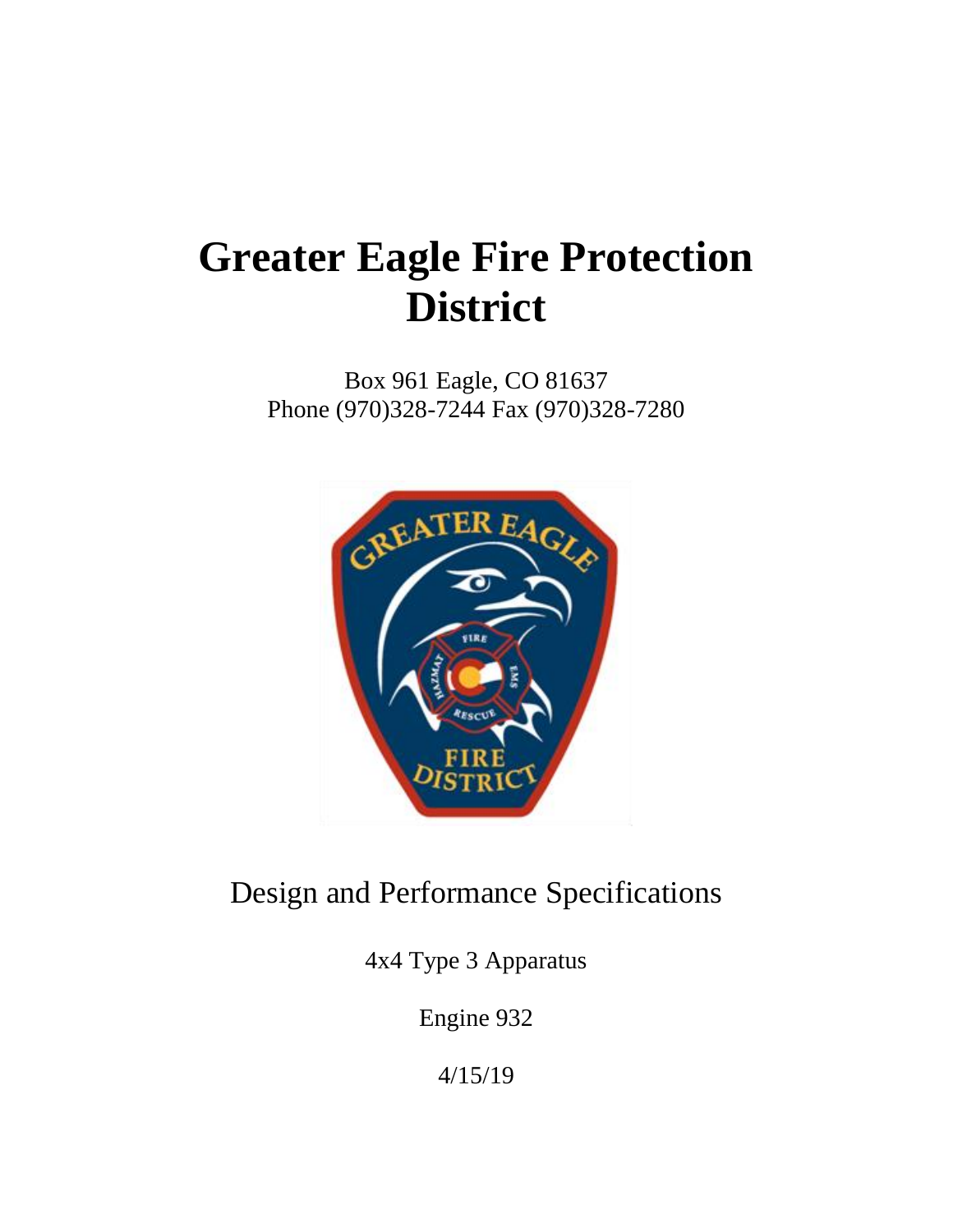



### **Table Of Contents**

| <b>Section</b>                             | Page           |
|--------------------------------------------|----------------|
| <b>Invitation To Bid</b>                   | 5              |
| <b>Information Required With Bid</b>       | 5              |
| Warranty Information                       | 6              |
| General Information                        | $\overline{7}$ |
| Intent Of Bid                              | 7              |
| Mandatory and Optional Work                | 8              |
| Apparatus Inspections and Delivery Tests   | 8              |
| Acceptance                                 | 8              |
| Built In U.S.A                             | 9              |
| <b>Brand Names</b>                         | 9              |
| <b>Evaluation and Exceptions</b>           | 9              |
| Prototype Apparatus                        | 10             |
| Manufacturer's Reliability                 | 11             |
| <b>Right To Reject Bids</b>                | 11             |
| Performance Bond                           | 11             |
| <b>Bond Suppliers Qualifications</b>       | 11             |
| <b>Product Liability Insurance</b>         | 11             |
| Manufacturer's Solvency                    | 12             |
| <b>Factory Authorized Service Facility</b> | 12             |
| <b>Replacement Parts</b>                   | 12             |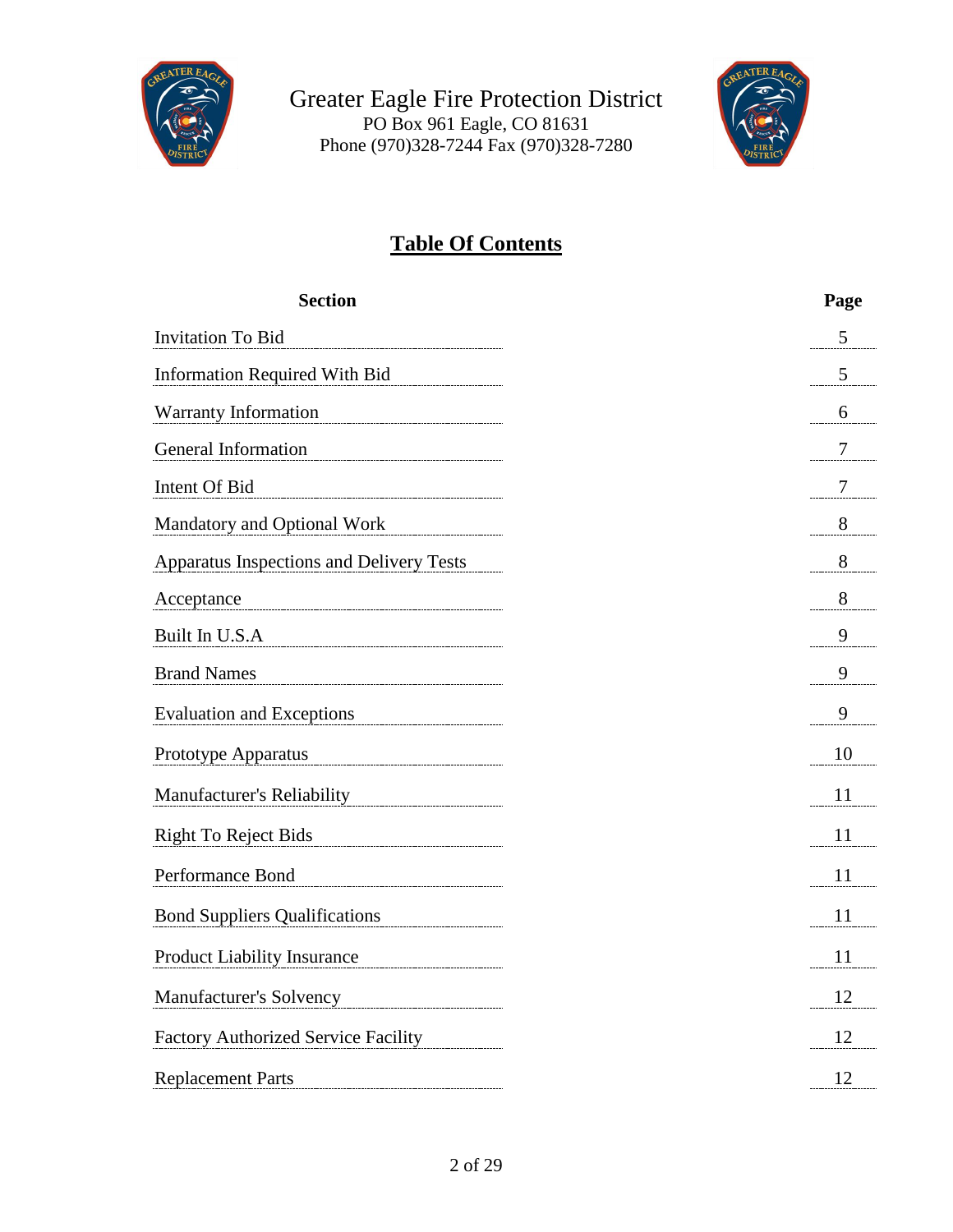



| <b>Delivery Terms</b>                 | 12                        |
|---------------------------------------|---------------------------|
| <b>Payment Terms</b>                  | 13                        |
| Design and Performance Specifications | 13                        |
| Travel Height and Length Of Apparatus | 14                        |
| Engine                                | 14                        |
| Transmission                          | 14                        |
| <b>Engine Retarder</b>                | 15                        |
| Cooling System                        | 15                        |
| Air Intake                            | 15                        |
| Alternator                            | 15                        |
| Air Compressor and Air Storage        | 15                        |
| <b>Batteries</b>                      | 16                        |
| <b>Engine Protection Alarms</b>       | 16                        |
| <b>Exhaust System</b>                 | 16                        |
| <b>Traction Control</b>               | 16                        |
| Axles                                 | 16                        |
| <b>Tires</b>                          | 16                        |
| Ð<br>Frame                            | 1 <sub>7</sub><br>$\perp$ |
| <b>Fuel Tank</b>                      | 17                        |
| Front Bumper                          | 17                        |
| <b>Apparatus Safety Systems</b>       | 17                        |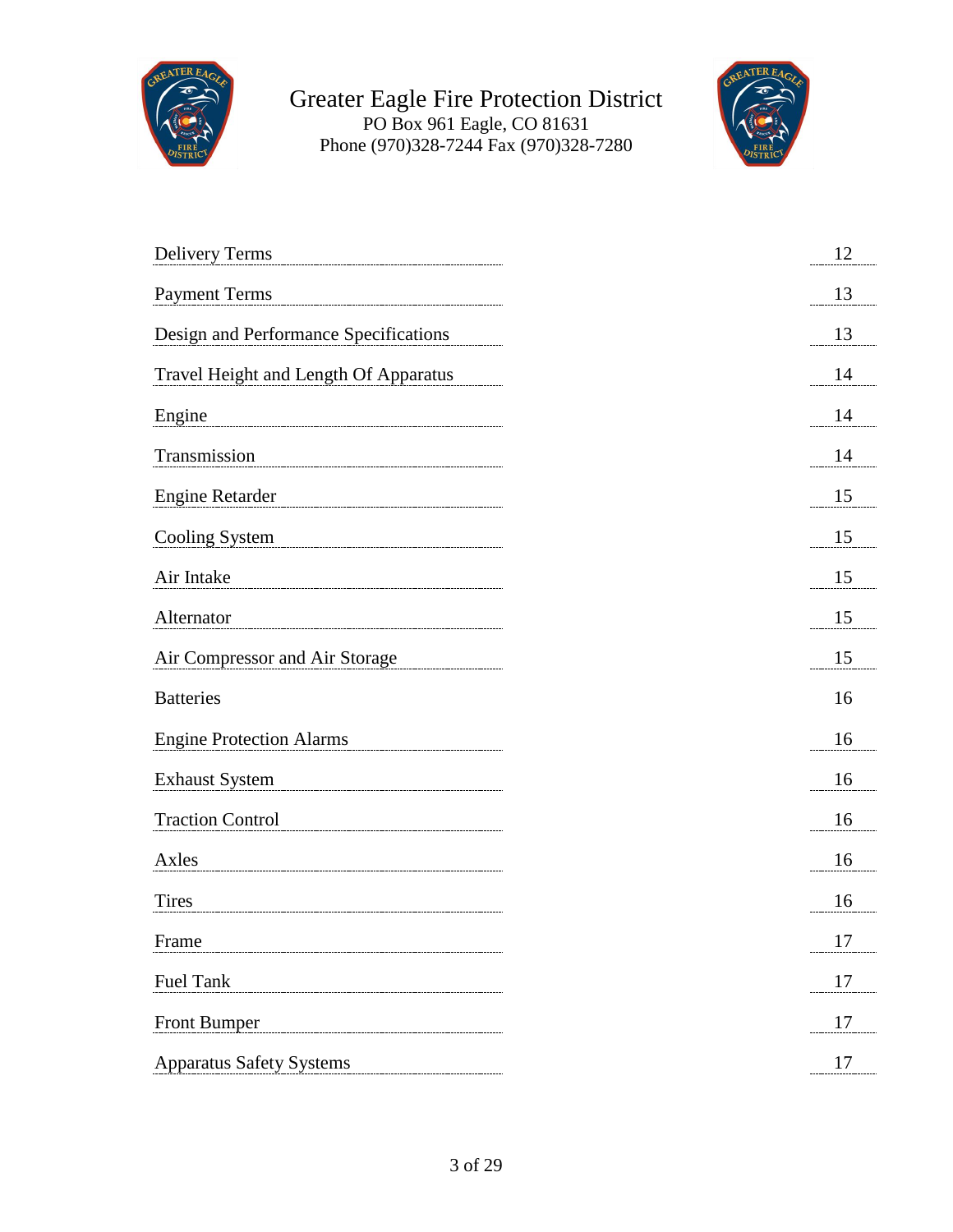



| Cab and Seating Area                       | 17 |
|--------------------------------------------|----|
| Cab Interior Specifications                | 18 |
| Seating                                    | 18 |
| Driver and Officer Controls                | 19 |
| <b>Additional Requirements For The Cab</b> | 20 |
| <b>Body Specifications</b>                 | 20 |
| Pump, Tank, and Foam System                | 22 |
| Apparatus Lights                           | 24 |
| Lettering, Striping, and Decals            | 25 |
| <b>Apparatus Manuals and Training</b>      | 26 |
| Options                                    | 26 |
| Pricing Schedule                           | 27 |
| <b>Purchase Agreement</b>                  | 28 |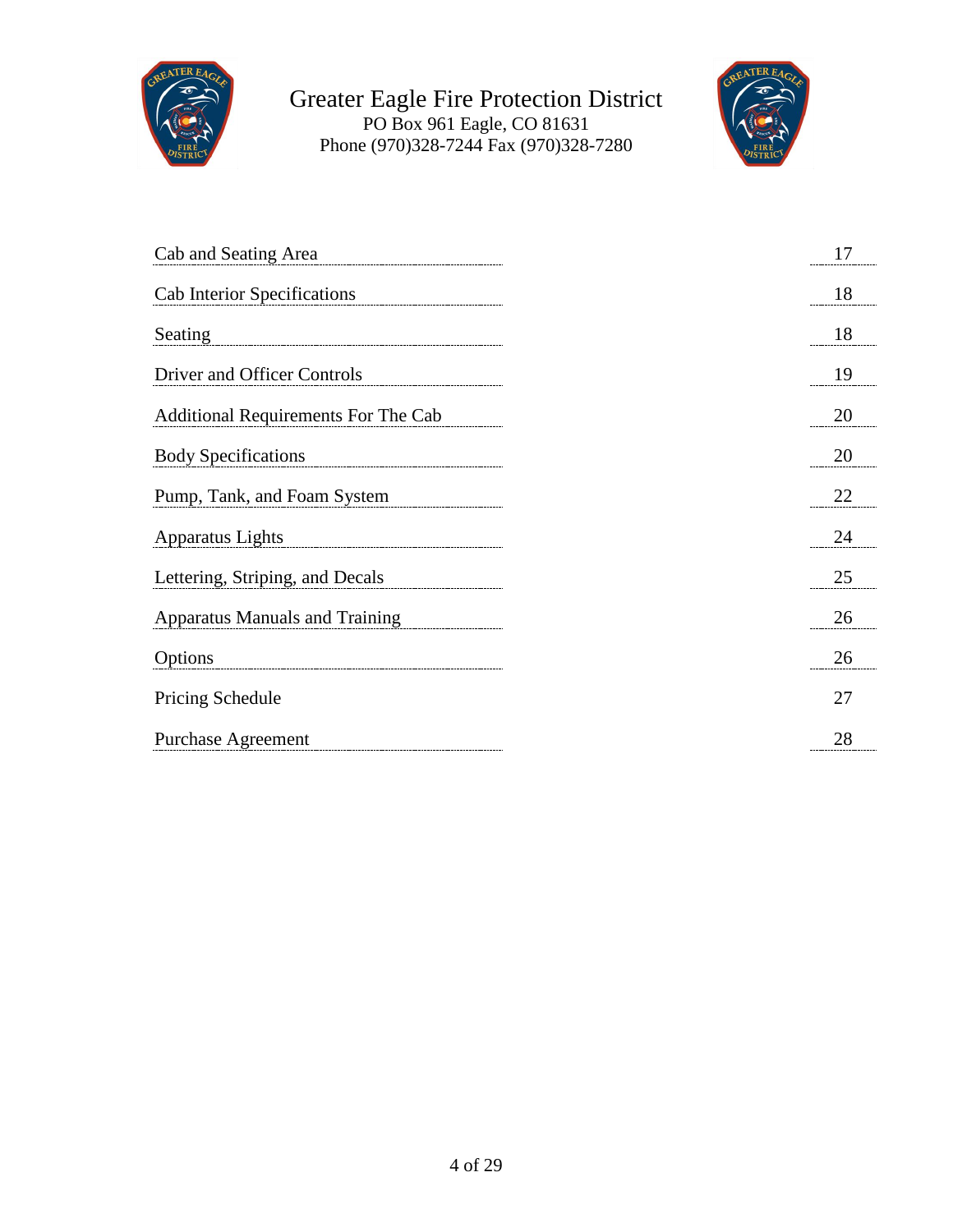



### **INVITATION TO BID**

Sealed bids will be received by Greater Eagle Fire Protection District (GEFPD) for the furnishing of necessary labor, equipment, and material for a 4x4 Type 3 Apparatus built on an International commercial cab and chassis and other equipment as outlined in the following specifications. Bids will be received at 425 E. Third St. Eagle, CO 81631, until 9:00 A.M. on May 15, 2019. The bids will be opened and read at 10:00 A.M. on May 15, 2019, in the Greater Eagle Fire Protection District Station 9 building. The Bid Proposal shall be submitted in one secure envelope, the type of bid, the date, and bid opening time shall all be stated on the front of the bid envelope. All bids must be signed, failure to do so shall cause the bid to be non-responsive and rejected. Bid proposals must remain valid and may not be withdrawn for a period of sixty (60) days after the time fixed for the closing of the bids. It shall be the responsibility of the bidder to assure that their proposal arrives at the proper location by the time indicated. Late proposals, telegrams, facsimile, emails, or telephone bids will not be considered and will be returned unopened. GEFPD reserves the right, consistent with the Bid Instructions, to reject any or all proposals or accept what is, in GEFPD's judgment, the best bid. GEFPD further reserves the right, in the best interest of GEFPD, to waive any technical defects or irregularities in any and all Bid Proposals. The criteria that will be used to evaluate and judge the Bid Proposals is set forth below.

GEFPD bidding coordinator for this procurement will be Hugh Fairfield-Smith. Any questions from a prospective bidder for interpretation of meanings, or clarifications shall be made in writing, at least five (5) calendar days before the bid period closes, to Hugh Fairfield-Smith via e-mail at [hfairfield@GEFPD.org,](mailto:hfairfield@GEFPD.org) or in person to Hugh Fairfield-Smith at Station 9.

Sealed bids in their envelopes as stated above shall be turned in in person to Kathy Lawn at 425 E. Third Street Eagle, CO 81631 or mailed to and received by Kathy Lawn at PO Box 961 Eagle, CO 81631 no later than the closing date of the bid on May 15, 2019 at 9:00 AM.

#### **INFORMATION REQUIRED WITH BID**

Each bidder must submit a detailed proposal, which accurately specifies the construction methods to be used in the construction and assembly of the apparatus. GEFPD will utilize this proposal to compare the unit proposed with GEFPD specifications. To facilitate comparison, all bid proposal specifications shall be submitted in the same sequence as the advertised specification. Any bidder who fails to submit a set of truck construction specifications, or who photo copies and submits these specifications as their own truck construction detail will be considered non-responsive, and their bid will not be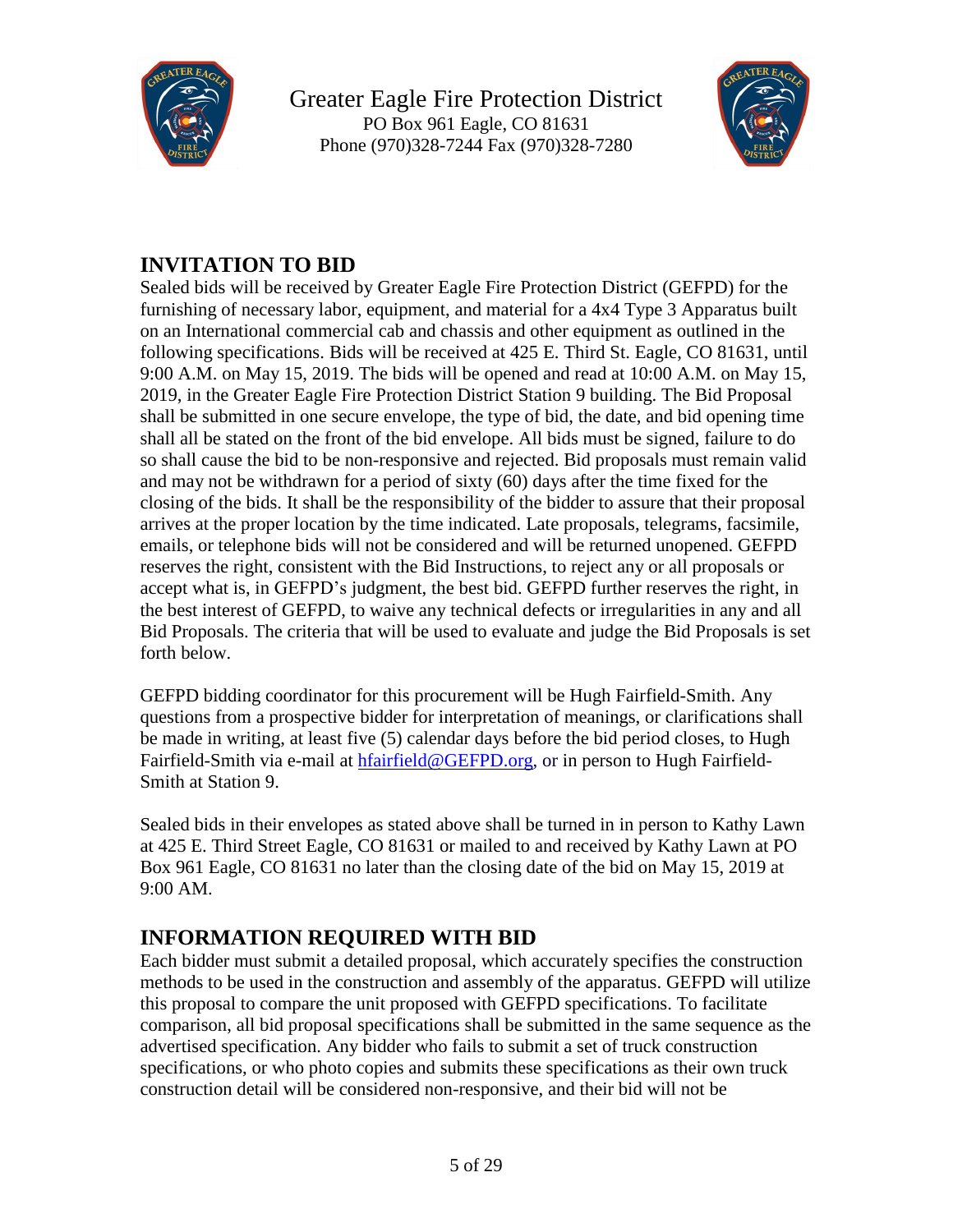



considered for award. Included in the proposal shall be the cost to provide a 4x4 Type 3 Apparatus as described in the technical specifications, estimated delivery date from the Purchase Agreement signing date, estimated delivery date of the construction blue prints, and estimated pre-build specification meeting at GEFPD's Station 9 in Eagle, CO. The general construction of the apparatus shall give due consideration to the nature and distribution of the load to be sustained and general character of the service to which the apparatus is to subjected when placed in service. The apparatus will be operated in Eagle, CO, at an elevation of 6,600 feet, and will be required to respond to calls nationwide in mountain areas with elevations up to 10,000 feet. Temperature extremes expected are zero in the winter and 100°F in the summer. The Colorado Department of Transportation utilizes magnesium chloride, salt, sand, and cinders to treat the adverse road conditions in the winter. Rust proofing and corrosion resistance in all areas of the apparatus is imperative, particularly the frame, compartments and wiring. Time is of the essence in the delivery of this apparatus, it will be a primary response vehicle for certain incidents. Liquidated damages of up to \$50 per day will be assessed for arrival delays based on the delivery time agreed upon in the purchase agreement.

#### **Warranty Information**

Included in the bid, there shall be all Information as it pertains to the manufacturers warranties. All major components of the apparatus shall have a detailed warranty included in the bid. The following components shall be required to have warranty information:

- Brake System Warranty
- Engine Warranty
- Transmission Warranty
- Pump Warranty
- Plumbing Warranty
- Material and Workmanship Warranty
- Chassis Warranty
- Front and Rear Axle Warranty
- Electronics Warranty
- Cab Warranty
- Tank Warranty
- Body Warranty
- Paint Warranty
- Foam System Warranty
- Graphics and Decals Warranty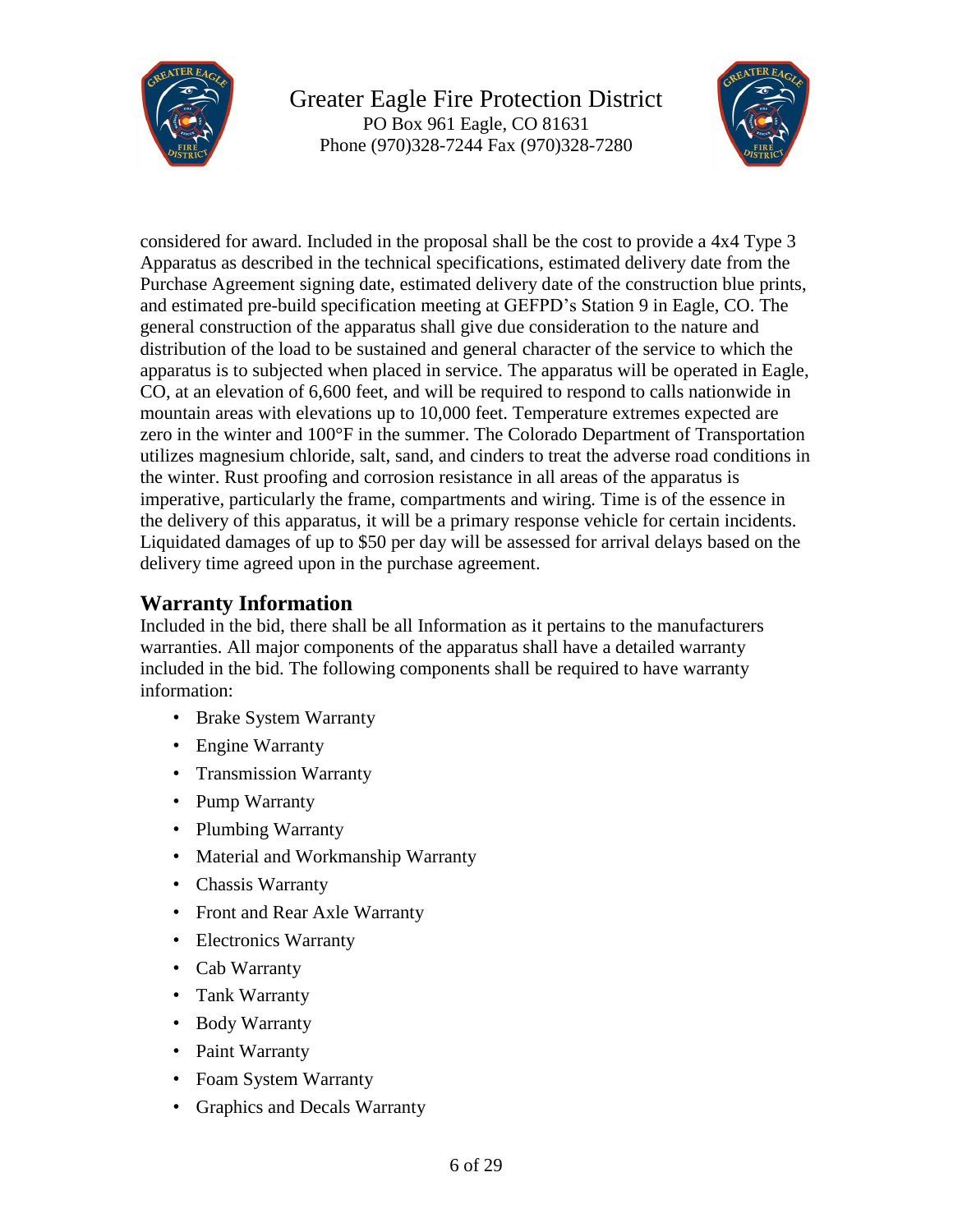



• Third Party Components and Accessories Warranty

GEFPD may also consider purchasing an extended warranty of up to five years on the apparatus if it is available. Cost associated with this possibility is to be located in the bid options section at the end of this document.

#### **1-1 GENERAL**

1-1-1 Bids are requested for one (1) 4x4 Type 3 Apparatus, with a four (4) person, four (4) door cab. The apparatus shall meet or exceed the requirements of the most current edition of the National Fire Protection Association (NFPA) 1906 in all respects for use as a Type III fire apparatus.

1-1-2 Some items in the specifications exceed NFPA standards and will be considered **minimum** for compliance.

1-1-3 The bid price must remain valid for a period of sixty (60) days from the date of bid opening.

1-1-4 In order to properly evaluate all the bids, GEFPD has determined and designed a bid evaluation criteria. The following information will be evaluated:

- Conformance to the bid including the ability of the apparatus to perform the job.
- Duties that are required by GEFPD.
- Purchase price, expected life cycle costs, and service life.
- Ease of maintenance and predicted reliability as determined by GEFPD.
- Service and warranty, including where major warranty repairs would be performed and mobile service. This includes the nearest location of the service center.
- Vendor past performance, including GEFPD experience and references.
- Parts availability, where parts are located and delivery policy.

#### **1-2 INTENT**

1-2-1 It is the intent of this specification to describe the essential minimum requirements for construction and performance of the apparatus and associated equipment. Items not described in this specification for construction or performance, or in NFPA 1906, may be accepted as the standard of the bidder who shall be solely responsible for the design, construction, and performance of apparatus and equipment.

1-2-2 The unit shall comply with all Federal, State, I.C.C., and D.O.T regulations, standards, and laws relating to commercial vehicles as well as to fire apparatus. The unit shall be able to pass a Colorado state motor vehicle inspection for commercial vehicles.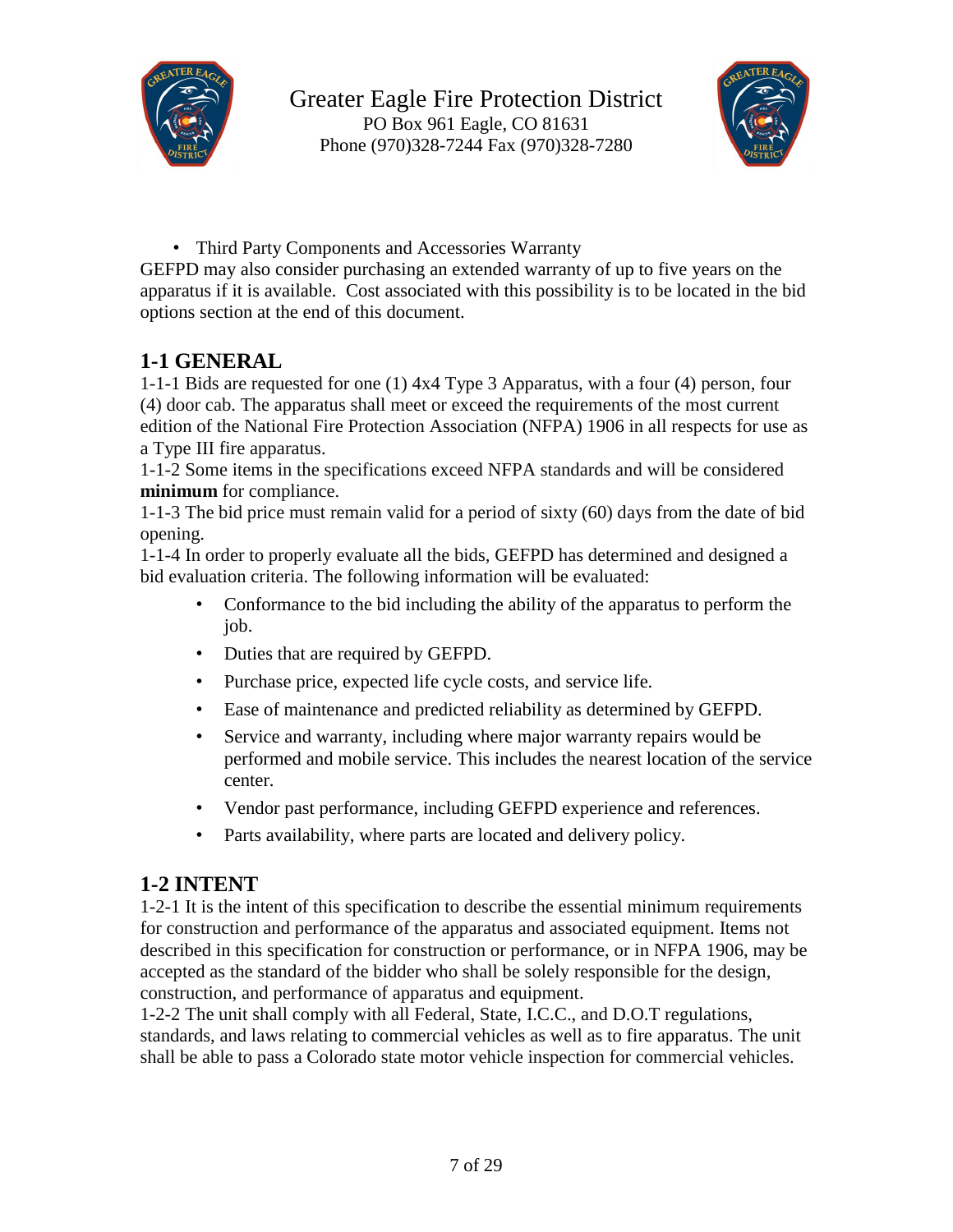



1-2-3 Any errors, omissions, or inconsistencies that are identified by the bidder shall be listed as such in the exceptions, and a proposal to meet the intent of the specifications shall be listed.

### **1-3 MANDATORY AND OPTIONAL WORK**

1-3-1 All items listed in the specifications are to be considered mandatory except items in Section 10, which are options that the fire department **may** choose to include. 1-3-2 Any manufacturer bidding on this project must agree to the bid price and perform all work and furnish all equipment listed in both the specifications and the options. 1-3-3 The bid price that is used to determine the best, in the opinion of GEFPD personnel, responsive bidder shall include the price of the apparatus only and not the options.

### **1-4 APPARATUS INSPECTIONS AND DELIVERY TESTS**

1-4-1 The bid price shall include one (1) mid-build inspection trip to the factory for two (2) GEFPD representatives. An additional final inspection trip shall be required in the bid price for two (2) GEFPD representatives, after the completion of construction, assembly, and any change orders made. The bidder shall be responsible for the cost and arrangements of air travel, car rental, hotel accommodations, and food associated with this trip.

1-4-2 A road and pump test shall also be conducted at the time of delivery to Eagle, CO by the bidder and in the presence of GEFPD representatives.

1-4-3 In the event the apparatus fails to meet the test requirements during the first trials at the Station 9, second trials must be made within thirty (30) days of the date of the first trials. This process shall continue until the apparatus meets the requirements specified in NFPA 1906 and Sections 2 and 6 of these specifications.

1-4-4 Delivery of the apparatus to GEFPD and permission to keep or store the apparatus in any building owned or occupied by GEFPD during the above specified period, shall not constitute acceptance. Insurance covering loss, theft, or liability shall remain the responsibility of the bidder until formal acceptance is completed.

#### **1-5 ACCEPTANCE**

1-5-1 Acceptance of the delivered apparatus and equipment will be made at the completion of all required tests, inspections, and receipt of all specified equipment, provided that the apparatus meets all of the requirements of NFPA 1906 and Sections 2 and 6 of the specifications. Equipment items not delivered at time of the tests, or construction not in conformance with the proposal, will be cause for GEFPD to withhold payment, until delivery is complete and the apparatus is accepted by GEFPD.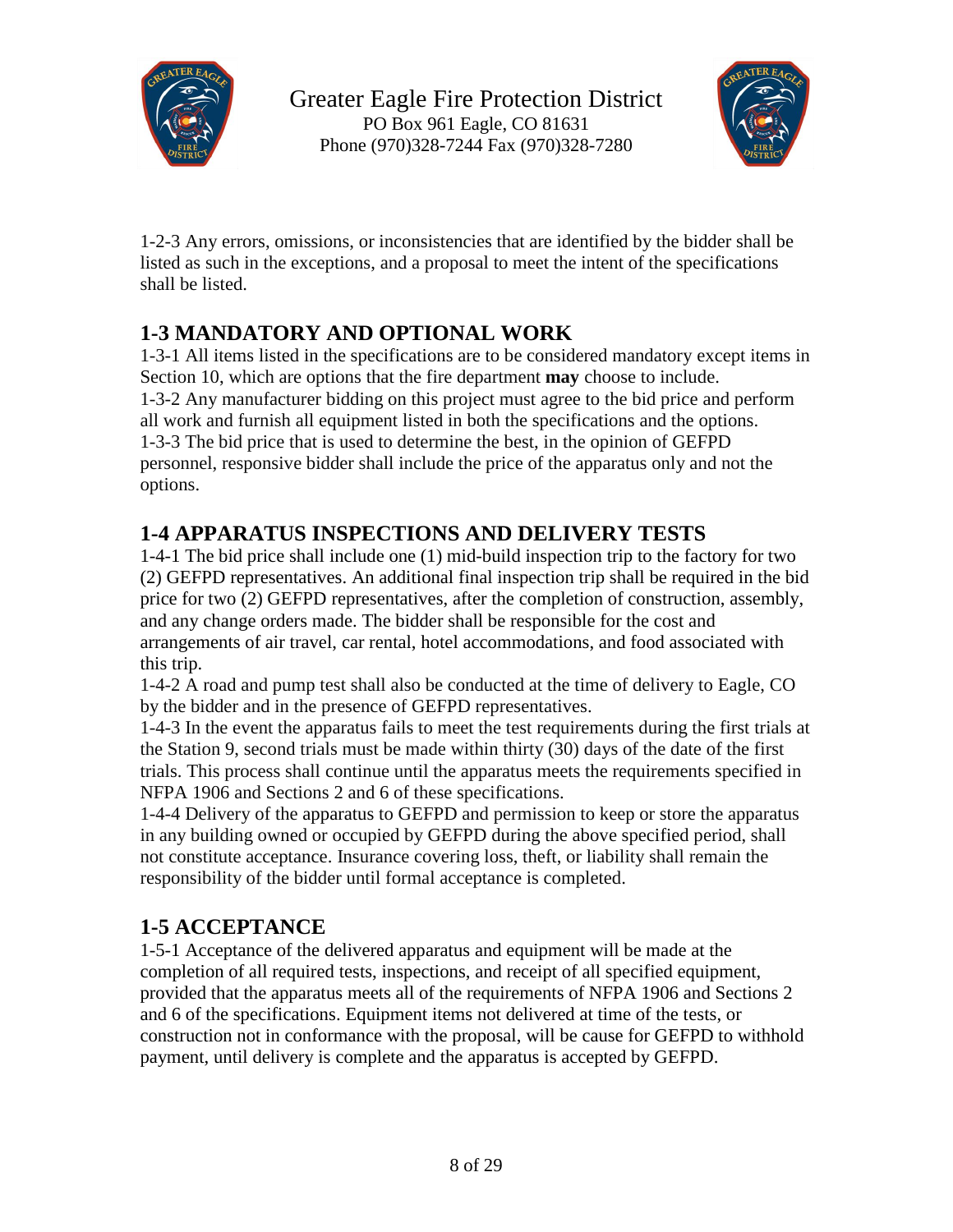



1-5-2 The finished apparatus will be inspected within five (5) days upon delivery to GEFPD for compliance with NFPA 1906, specifications, change orders, and previously authorized exceptions.

**Deviations will not be tolerated and will be cause for non-acceptance of apparatus, unless they were originally listed in the bidder's proposal or previously approved.** 1-5-3 If the apparatus fails to meet the requirements of NFPA 1906 and/or the specifications, the successful bidder shall perform repairs or modifications within thirty (30) days, if within thirty (30) days the apparatus is not brought up to compliance, the bidder may be considered in default of the contract.

1-5-4 Liquidated damages for late delivery and/or acceptance in the amount of fifty dollars (\$50) per each and every calendar day, beginning the day after the date for the negotiated delivery, shall be deducted from the final payment until the apparatus meets the requirements for acceptance. The successful bidder will be granted an extension of time and will not be assessed with liquidated damages beyond the time named in the purchase agreement caused by acts of god or public enemy, fire, floods, epidemics, quarantine, strikes, labor disputes, freight embargoes, or other causes beyond the reasonable control of the contractor, provided that the contractor shall notify GEFPD in writing of the causes of delay within fifteen (15) days from the beginning of such delay.

#### **1-6 BUILT IN USA**

1-6-1 To the extent possible, all major components should be built in the continental United States and in all cases, assembled in the continental United States (engine, cab, chassis, pump, and body).

#### **1-7 BRAND NAMES**

1-7-1 Whenever a brand or manufacturer's name is used in these specifications, it is included for descriptive purposes and to establish a level of quality. Products that are equivalent to those named may be proposed, providing that full supporting documentation is furnished, establishing such equivalency. Simply providing manufacturer literature **WILL NOT** be considered justification for the substitution. 1-7-2 All substitutions must be listed as exceptions for evaluation. 1-7-3 GEFPD representatives shall be the sole judge of whether the substitution is acceptable as an equivalent.

#### **1-8 EVALUATION AND EXCEPTIONS**

1-8-1 In order to properly evaluate all bids, the Bid Checklist described in section 1-8-2 of these specifications, indicating compliance or lack thereof for each item of the specification must be completed and returned with the bid.

1-8-2 To the right side of each listing of GEFPD specifications, the bidder shall state "YES" or "NO" indicating compliance with the specifications. All deviations, no matter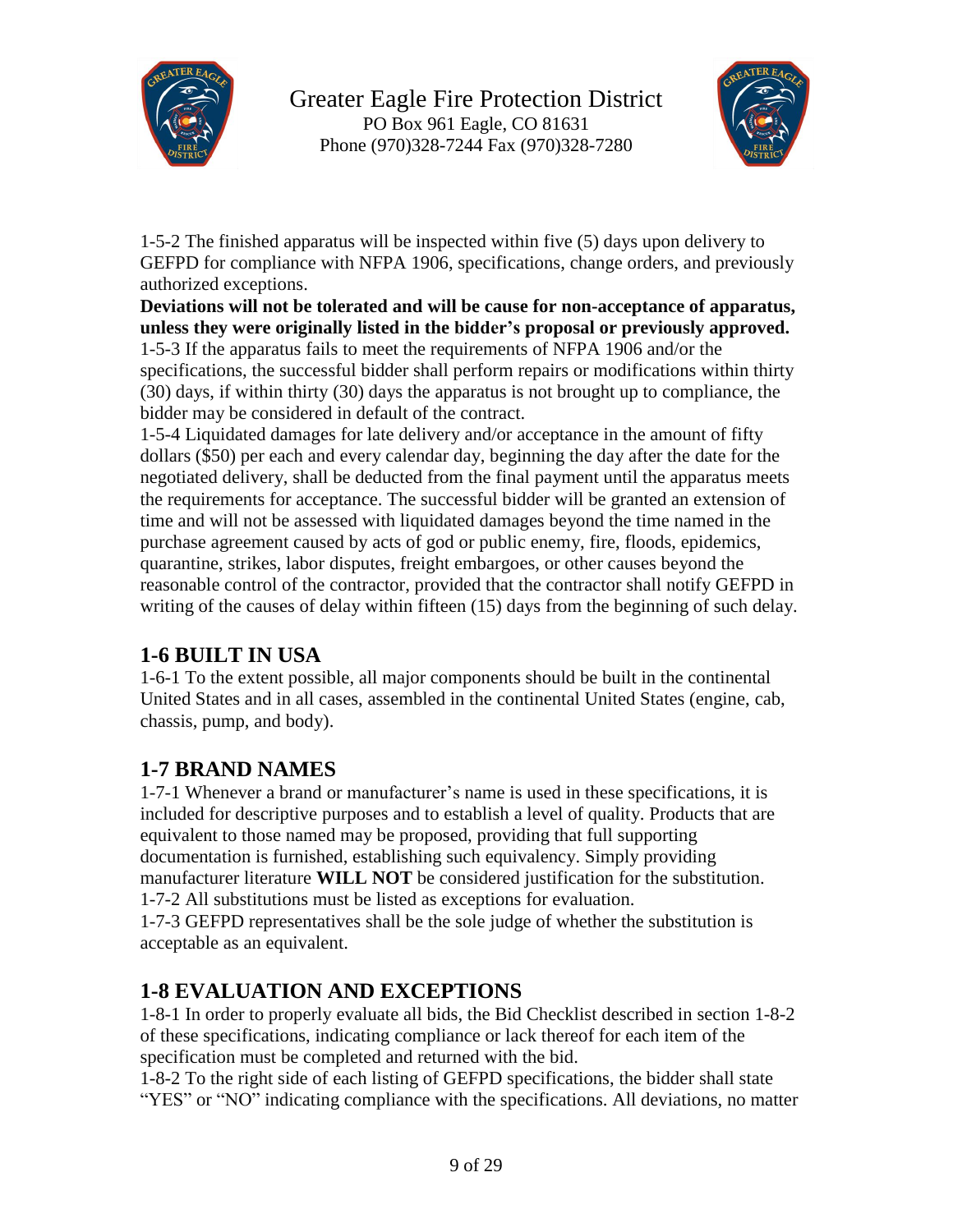



how slight, shall be clearly explained on a separate cover sheet entitled "EXCEPTIONS TO SPECIFICATIONS", in bid sequence, indicating section and page number(s) of the specification, and must be submitted with bid. The bidder must explain in detail, and with full supporting data, how the proposed deviation meets or exceeds the specifications and why it is necessary. Any bids deemed as taking total exception to these published specifications shall result in immediate rejection of the bid.

#### 1-8-3 A complete set of contractor specifications **of the proposed apparatus** must be submitted with the bid, **in bid order. SUBMISSION OF THE CONTRACTOR SPECIFICATIONS IN BID SPECIFICATION ORDER IS A REQUIREMENT, NOT OPTIONAL. "Yes" answers on the bid evaluation sheets do not relieve the bidder of the requirement to submit an accurate proposal.**

1-8-4 GEFPD specifications shall, in all cases, govern the construction of the apparatus, unless a properly documented exception or deviation was approved. **ANY BID**

#### **INDICATING THAT THE MANUFACTURER'S PROPOSAL SHALL SUPERSEDE THE PURCHASER'S SPECIFICATIONS WILL BE CONSIDERED A COMPLETE SUBSTITUTE SPECIFICATION AND IMMEDIATELY REJECTED.**

1-8-5 Proposals that are found to have deviations or discrepancies without listing them will be considered non-responsive and may be rejected.

1-8-6 GEFPD reserves the right to determine which (if any) deviations or discrepancies are acceptable.

1-8-7 These specifications are based upon design and performance criteria, which have been developed by GEFPD as a result of extensive research, careful analysis, and experience. Subsequently, these specifications reflect the only type of fire apparatus that is acceptable to GEFPD. Therefore, major exceptions to specifications will not be accepted.

1-8-8 The bidder shall provide accurate documentation as to the apparatus weight and dimensions. All bids shall include a complete set of detailed manufacturer's specifications. GEFPD standards for bidding Automotive Fire Apparatus must be strictly adhered to, and all bid forms and questions must be completed and submitted with the bid. Omissions and variations shall result in non-compliance of the bid and will be cause to reject the bid proposal.

1-8-9 General layout drawings showing the front, rear, left, right, and top view of a representative apparatus must be submitted with the bid for the purpose of comparison. 1-8-10 Certified engineering performance information, thickness of materials, and size of materials shall be furnished in the bidder specifications.

#### **1-9 PROTOTYPE APPARATUS**

1-9-1 No prototype or experimental apparatus will be accepted. The builder must demonstrate that he has successfully produced and sold apparatus of the same design and of the same materials in the past, as a minimum, two years.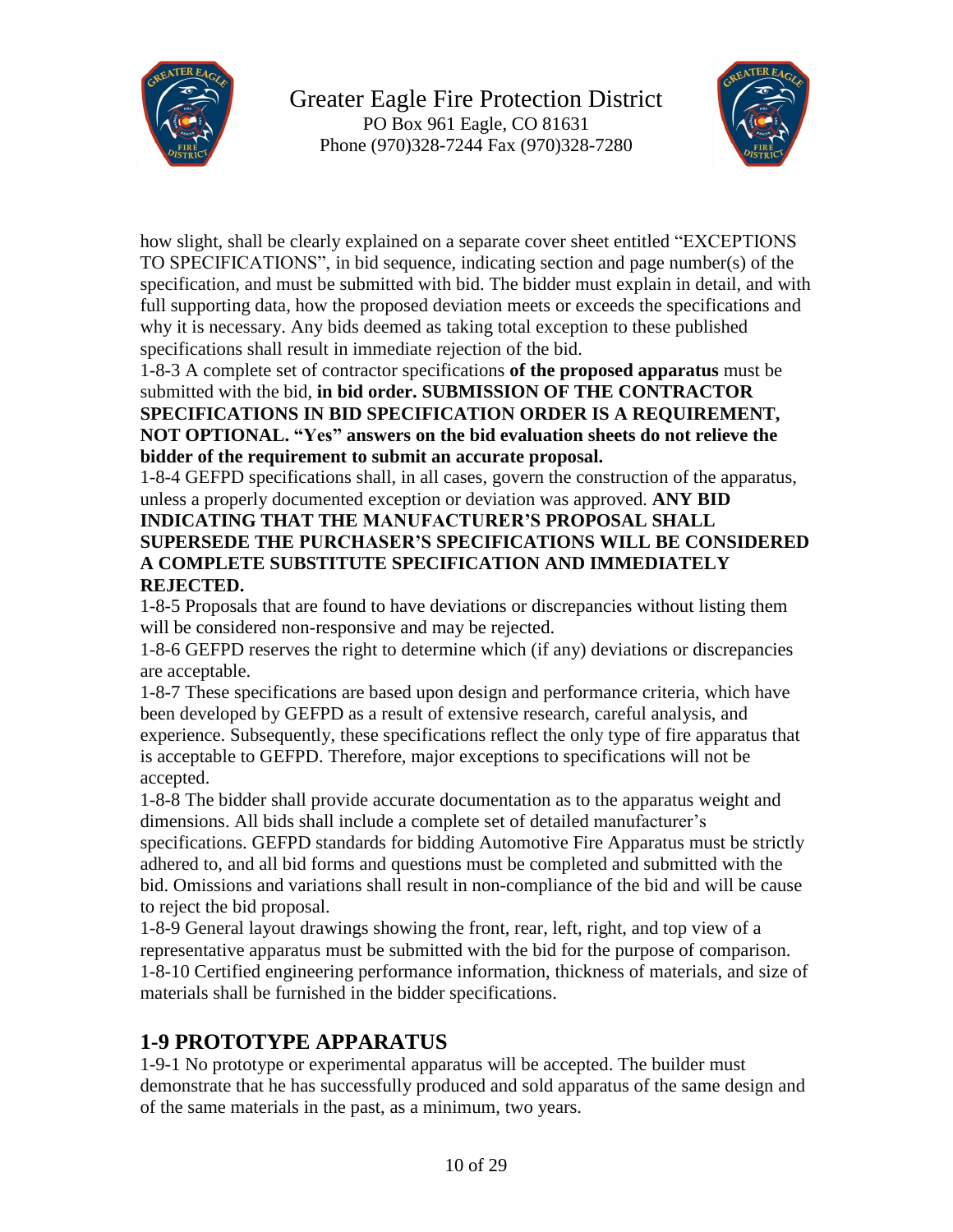



### **1-10 MANUFACTURER'S RELIABILITY**

1-10-1 Part of the evaluation criteria for this procurement is that the vendor and manufacturer must meet minimum standards to be considered as an acceptable vendor to GEFPD. Experience, reliability, references, demonstrated ability to manufacture apparatus, and ability to provide required service and parts, comparable to the size and type of apparatus GEFPD has specified, are all items used in evaluating the vendor and manufacturer as to whether they meet the requirements of GEFPD. A list and Contact Information of fire departments located in the State of Colorado that have purchased the same type of apparatus from the bidder over the past two years must be supplied, along with the bid for physical evaluation.

### **1-11 THE RIGHT TO REJECT BIDS**

1-11-1 GEFPD reserves the right, consistent with the Bid Instructions, to reject any or all proposals or accept what is, in GEFPD's judgment, the best bid. GEFPD further reserves the right, in the best interest of GEFPD, to waive any technical deficiencies or irregularities in any and all Bid Proposals.

### **1-12 PERFORMANCE BOND**

1-12-1 As an option listed in Section 10, a performance bond in the amount of one hundred percent (100%) of the bid shall be furnished by the successful bidder within thirty (30) days after receiving a copy of the signed purchase agreement. Failure of the contractor to complete delivery according to the contract and specifications will be cause to begin action for forfeiture of the performance bond.

1-12-2 The performance bond shall also guarantee compliance and performance with the warranty provisions of the specifications. Therefore, the performance bond shall stay in force until the warranty of the Apparatus expires.

### **1-13 BOND SUPPLIERS QUALIFICATIONS**

1-13-1 The bond, if applicable, furnished by the successful bidder shall be from a surety company authorized to underwrite surety bonds in the State of Colorado with a minimum A.M. Best rating of A. GEFPD may review the financial condition of the surety and accept or reject any surety at its discretion. Sureties must submit bonds in a form that will be subject to the approval of GEFPD.

#### **1-14 PRODUCT LIABILITY INSURANCE**

1-14-1 Product liability insurance of not less than \$5,000,000 or an alternate amount agreed upon by GEFPD shall be supplied by the bidder. Documentation of the amount of product liability carried by the manufacturer and the name of the insurance carrier shall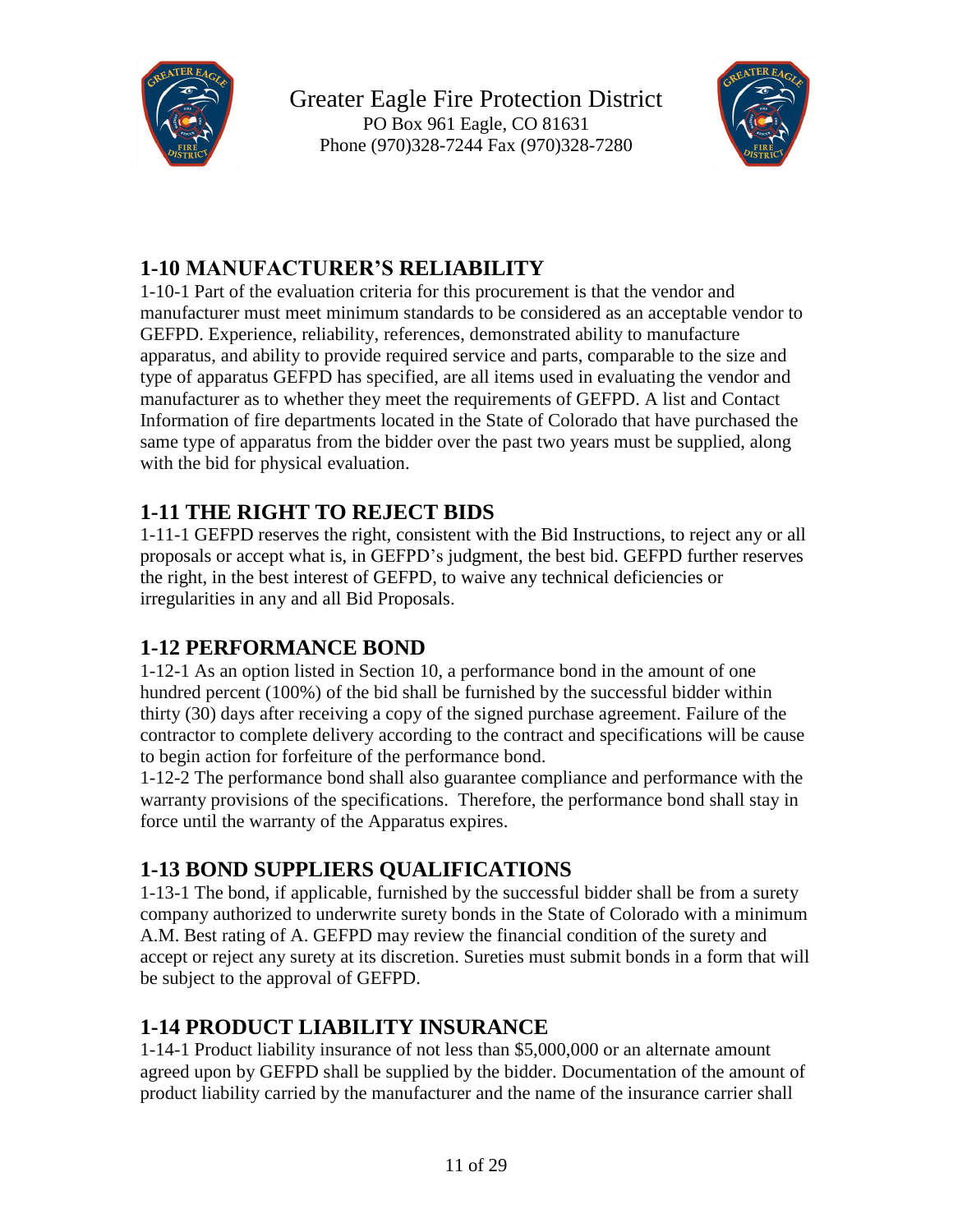



be provided by the bidder at the time of bid submission. The successful bidder shall defend any and all suits and assume liability for the use of patented devices or articles forming a part of the apparatus furnished under the contract. Failure to supply a copy of the Certificate of Insurance with the bid will be cause for immediate rejection of the bid.

#### **1-15 MANUFACTURER'S SOLVENCY**

1-15-1 The solvency of the manufacturer is a prime concern to GEFPD. Each bid must include a financial statement from Dunn and Bradstreet or another nationally recognized accounting firm.

#### **1-16 FACTORY AUTHORIZED SERVICE FACILITY**

1-16-1 In order to provide maintenance and maintain the apparatus in optimal operating condition, the experience and reliability of the factory authorized service center is of a major concern to GEFPD. The service facility must comply with the following criteria in order to be considered:

1-16-2 The facility must have a minimum of five (5) years of experience repairing and maintaining fire apparatus of the make and type of apparatus being bid.

1-16-3 The facility to service the chassis must be within 200 road miles of the Town of Eagle. Identify the nearest location of a pump service center.

1-16-4 Adequate indoor heated facilities and a minimum of two (2) factory trained technicians to perform repairs, including power train, chassis, pump, generator, electrical system, and controls must be provided.

#### **1-17 REPLACEMENT PARTS**

1-17-1 The successful bidder must ensure that a stock of routine repair parts is maintained at the service center location cited in Paragraph 1-16. GEFPD reserves the right to reject bids of vendors who cannot produce satisfactory evidence that this inventory is available and that they can promptly furnish all parts needed for service or repair of the apparatus and equipment herein specified.

1-17-2 GEFPD reserves the right to visit the bidder's facility for purposes of evaluating the facility, and reject any bidder who, in the department's sole opinion, does not fully comply with the provisions of paragraphs 1-16 and 1-17.

#### **1-18 DELIVERY TERMS**

1-18-1 The apparatus shall be delivered by the bidder under its own power within **365** calendar days or less from the date of a signed purchase agreement, with all equipment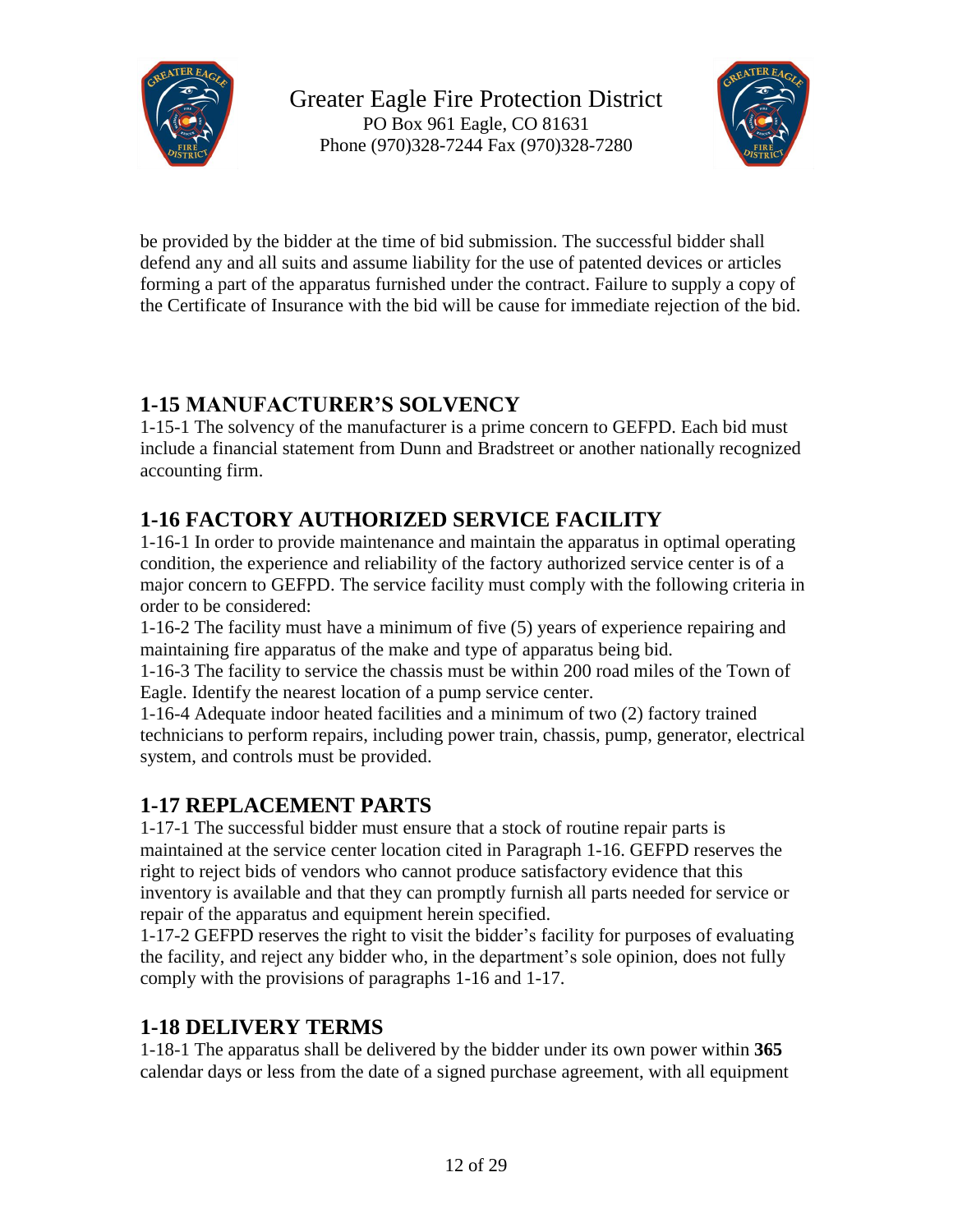



specified, to GEFPD in Eagle, CO. (rail or truck freight not acceptable). If the delivery date exceeds this number of days, please submit a firm delivery time.

1-18-2 The bidder must submit a **firm delivery time** (number of calendar days from date of order to date of delivery) of said apparatus with their bid. Quoting number of days after receipt of all components is unacceptable.

1-18-3 Once the Apparatus is in Colorado it shall go through a Factory Authorized Service Center for tightening and re-torqueing of all critical fasteners, before delivery to Eagle, CO. During this inspection, fluids and lubrication levels shall also be checked. 1-18-4 Delivery of the apparatus to GEFPD shall be Monday through Friday, 8:00am to 4:00pm.

1-18-5 A deduction of \$50 per day from the purchase agreement price will be made for each day over and above the quoted delivery date. The liquidated damages for delay will also apply if the unit is delivered and it does not meet the acceptance requirements stated under section 1-5.

#### **1-19 PAYMENT TERMS**

1-19-1 GEFPD will provide a copy of the purchase agreement for bidders to review. GEFPD will not make any down payments or progress payments.

1-19-2 In order to take advantage of pre-payment discounts, GEFPD will consider making prepayments to the successful bidder. Making pre-payments shall be at the sole discretion of GEFPD, should GEFPD elect not to make pre-payments, the terms of payment shall be 100 percent payment after acceptance of the vehicle. (See 1-5 for terms of acceptance.) No other terms shall be acceptable. If the manufacturer offers prepayment discounts, the bidder shall list the following with their bid:

1. Base price of apparatus.

- 2. A dollar amount of discount for payment of completed chassis.
- 3. A final price, less any discounts

#### 1-19-3 **At the time of final payment, GEFPD will require the following:**

1-A For the financial protection of GEFPD, a fully itemized invoice that is marked "paid in full" must be provided showing ownership of the apparatus and any other components that are part of this procurement.

2-B The apparatus certificate of origin must be provided in the name of:

Greater Eagle Fire Protection District

425 E. Third St.

Eagle, CO 81631

1-19-4 Per the purchase agreement, the payment terms are net thirty (30) days, after delivery and acceptance of the apparatus.

### **2-1 DESIGN AND PERFORMANCE SPECIFICATIONS**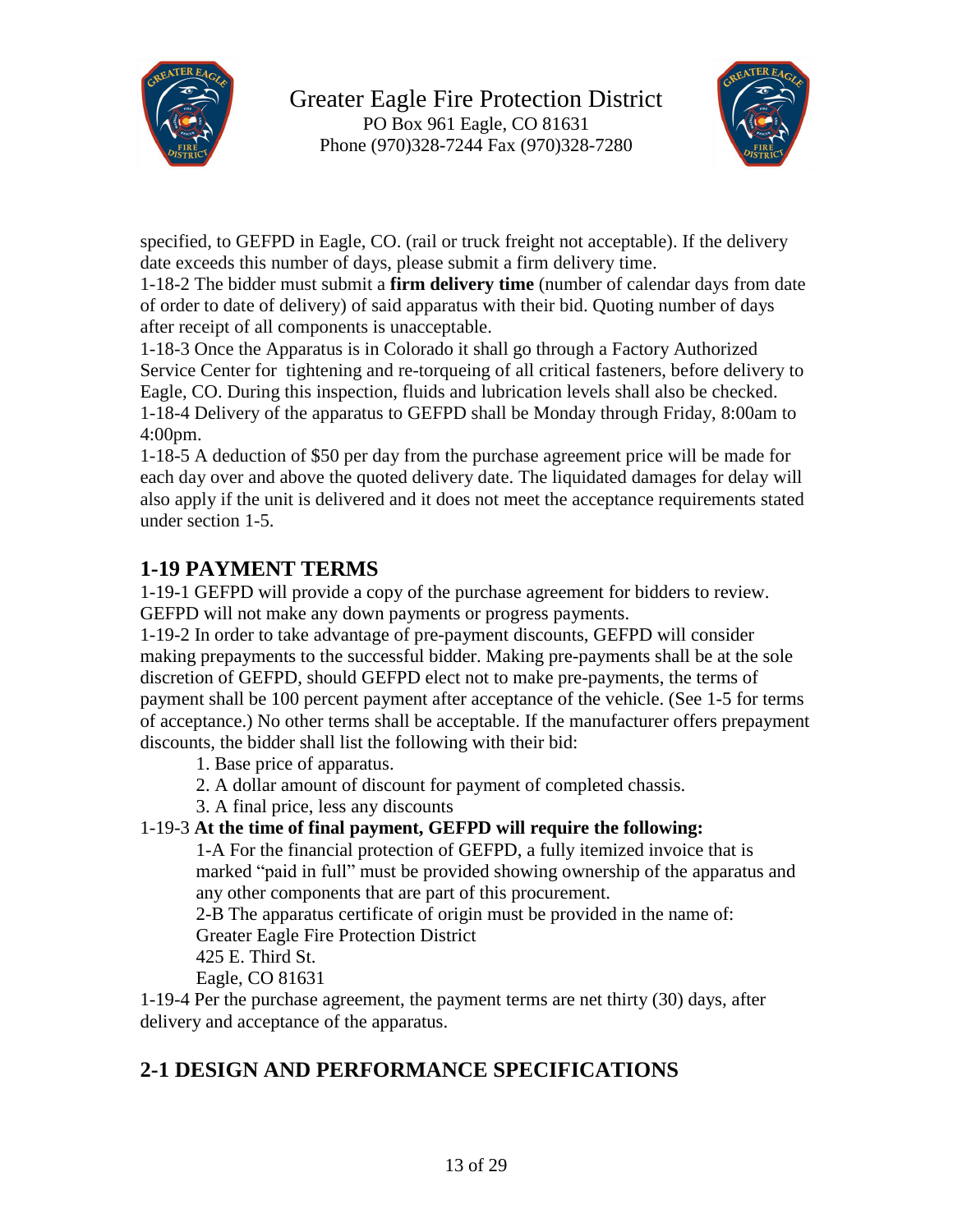



The intent of this document is to specify one (1) 4x4 Type 3 Apparatus, with a four (4) person, four (4) door cab. It is preferred that the apparatus submitted be built on an International cab and Chassis. This apparatus has been researched and designed to meet the needs of GEFPD. Manufacturers bidding on this specification should include information, clarifications, and details with this bid and all subsequent clarifications requested by GEFPD. Where the vendor has questions about the intent or application of specifications, formal written interpretation will be provided. Those questions must be submitted, in writing, at least five (5) calendar days before the bid period closes to Hugh Fairfield-Smith. Any specification that does not meet the requirements of GEFPD must include an exception page indicating the section and sub-section with an equivalent substitution.

### **TRAVEL HEIGHT AND LENGTH OF APPARATUS**

The overall height of the apparatus and accessories shall not exceed 132 inches (11 feet) and the OAL of the apparatus shall not exceed 312 inches (26 feet).

#### **Engine and Transmission Performance Specifications ENGINE**

2-1-1 The apparatus shall be powered by a diesel engine.

2-1-2 The apparatus horsepower shall not be less than 325 HP

2-1-3 With the apparatus fully equipped with water and tools, a top speed of at least 75 miles per hour shall be required.

2-1-4 The apparatus shall be able to maintain a speed of 45 miles per hour while in 4 wheel drive.

### **2-2 TRANSMISSION**

2-2-1 The apparatus shall be provided with an Allison EVS 4000 Automatic transmission.

2-2-2 The apparatus transmission and gear ratio shall be calculated to meet the performance specifications of NFPA 1906.

2-2-3 The apparatus transmission shall meet the requirements as set forth in sections 2-1-3 and 2-1-4.

2-2-4 The transmission shifter shall be mounted to the right of driver. Driver shall be able to shift gears, while in a seat belted position. Shift position indicator shall be indirectly lit for after dark operations.

2-2-5 Transmission shall have an in the cab monitoring system, with an audible alarm and a visual warning light, to alert the driver when there is a problem. If a system is provided from that factory, that will be acceptable.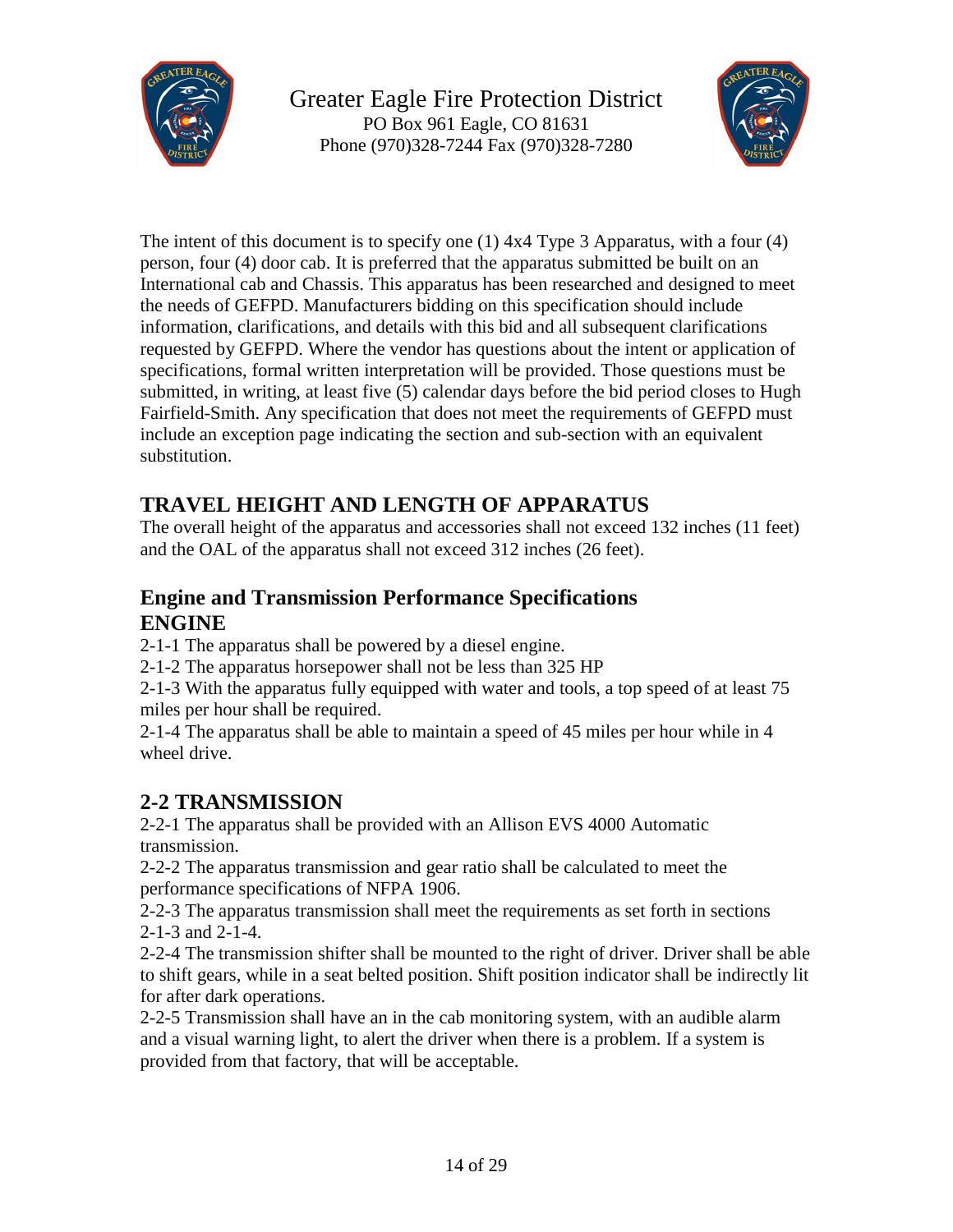



### **2-3 ENGINE RETARDER**

2-3-1 An Engine Exhaust Brake or secondary braking device shall be required. 2-3-2 Operation of the secondary braking device shall be controlled within the reach of the driver. The device shall also activate when the accelerator pedal is released and the switch is active.

### **2-4 COOLING SYSTEM**

2-4-1 The cooling system shall have sufficient capacity to meet extended periods of full load operation in ambient temperatures (from 0°F to 100°F) and maintain the engine at a temperature not to exceed maximum or minimum operating temperature as recommended by the engine manufacturer. High temperature and low coolant alarms shall be provided in the cab.

2-4-2 The radiator shall use a tube and fin design, and shall meet or exceed the cooling requirements specified by the engine manufacturer under all operating conditions. 2-4-3 A translucent surge and de-aeration tank shall be provided with a low coolant

sensor installed.

2-4-4 A clutch-type fan is to be provided with automatic fan control.

### **2-5 AIR INTAKE**

2-5-1 A dry-type air cleaner, suitable for the engine being proposed, shall be required and mounted as to provide easy access for serviceability.

2-5-2 A mechanical air restriction indicator shall be required and mounted where visible under the hood.

2-5-3 The system shall be designed to prevent water and embers from reaching the air filter and meet NFPA standards.

#### **2-6 ALTERNATOR**

2-6-1 A heavy duty minimum 250 amp alternator shall be required for the proposed engine and electrical system. Please indicate in the bid the make and model number of the proposed alternator.

#### **2-7 AIR COMPRESSOR AND STORAGE**

2-7-1 An air compressor with auxiliary storage tank shall be added in this bid. 2-7-2 The apparatus air compressor shall be able to supply air for maintenance and cleaning of apparatus and tools

2-7-3 There shall be one (1) air outlet fed from the auxiliary tank located within easy access of the exterior of the cab for maintenance. The outlet shall be located in a sealed compartment.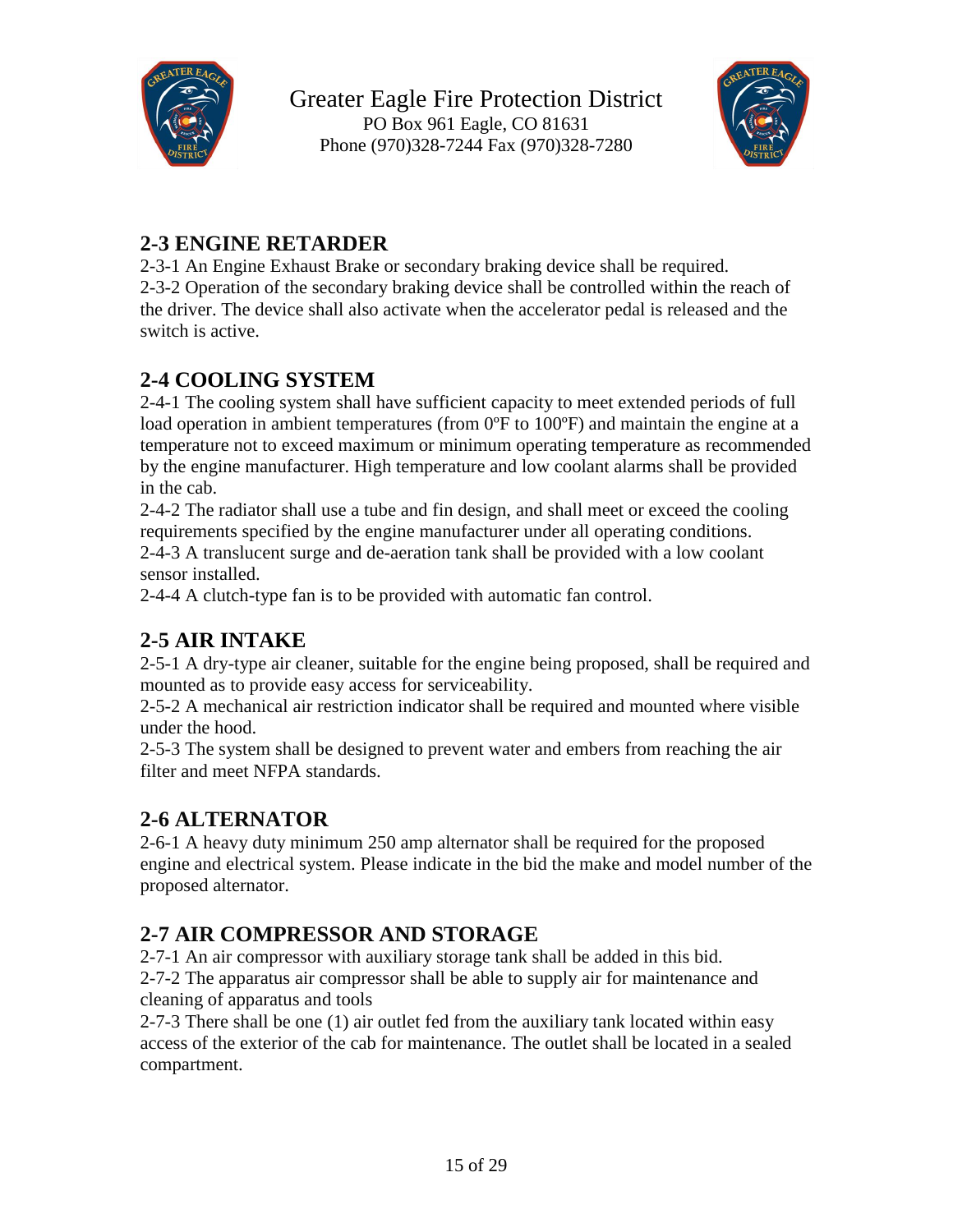



#### **2-8 BATTERIES**

2-8-1 Two (2), minimum size, 750 CCA batteries shall be required.

2-8-2 A master battery on off switch will be provided in the cab within reach of the driver from a seated position to isolate the chassis power from the body/pump. This switch shall have an indication light to be illuminated when the switch is in the on position.

2-8-3 A Kussmaul low voltage alarm shall be required to sound if the battery voltage drops below a specified level for a predetermined amount of time.

2-8-4 A Kussmaul pump plus power receptacle shall be required with a visual display to ensure battery power and air brake level is in normal range.

### **2-9 ENGINE PROTECTION ALARMS**

2-9-1 The engine shall be equipped with an audible alarm system and warning light, for low oil pressure, high coolant temperature, and/or low coolant level. The system shall warn the driver or pump operator of a potentially damaging engine operating condition. This warning system shall not shut down the engine or reduce power under any conditions.

### **3 CHASSIS SPECIFICATIONS**

#### **3-1 EXHAUST SYSTEM**

3-1-1 The exhaust system for the engine shall exit on the officer side of the apparatus. 3-1-2 The end of the exhaust pipe shall be configured to accept a Plymovent brand exhaust hose.

3-1-3 Exhaust fumes emitted from the engine before the exhaust system shall be protected from entering the cab. Exhaust fumes shall be protected from entering the cab with the use of any cab heating, A/C, or defrost systems.

#### **3-2 ABS and TCS**

3-2-1 The chassis shall include an anti-lock brake system as a minimum and a traction control system if available from the cab and chassis manufacturer.

### **3-3 AXLES**

3-3-1 The front axle shall be a Marmon Herrington (preferred) or comparable.

3-3-2 The rear axle shall be a Marmon Herrington (preferred) or comparable.

3-3-3 The manufacturer shall provide an axle and suspension capacity, for both front and rear axles, that will be commensurate with the in-service loaded weight of the apparatus including tools, equipment, hose, water, and personnel.

#### **3-4 WHEELS AND TIRES**

3-4-1 Front tires shall be size, 11R22.5 and provide best possible all terrain traction.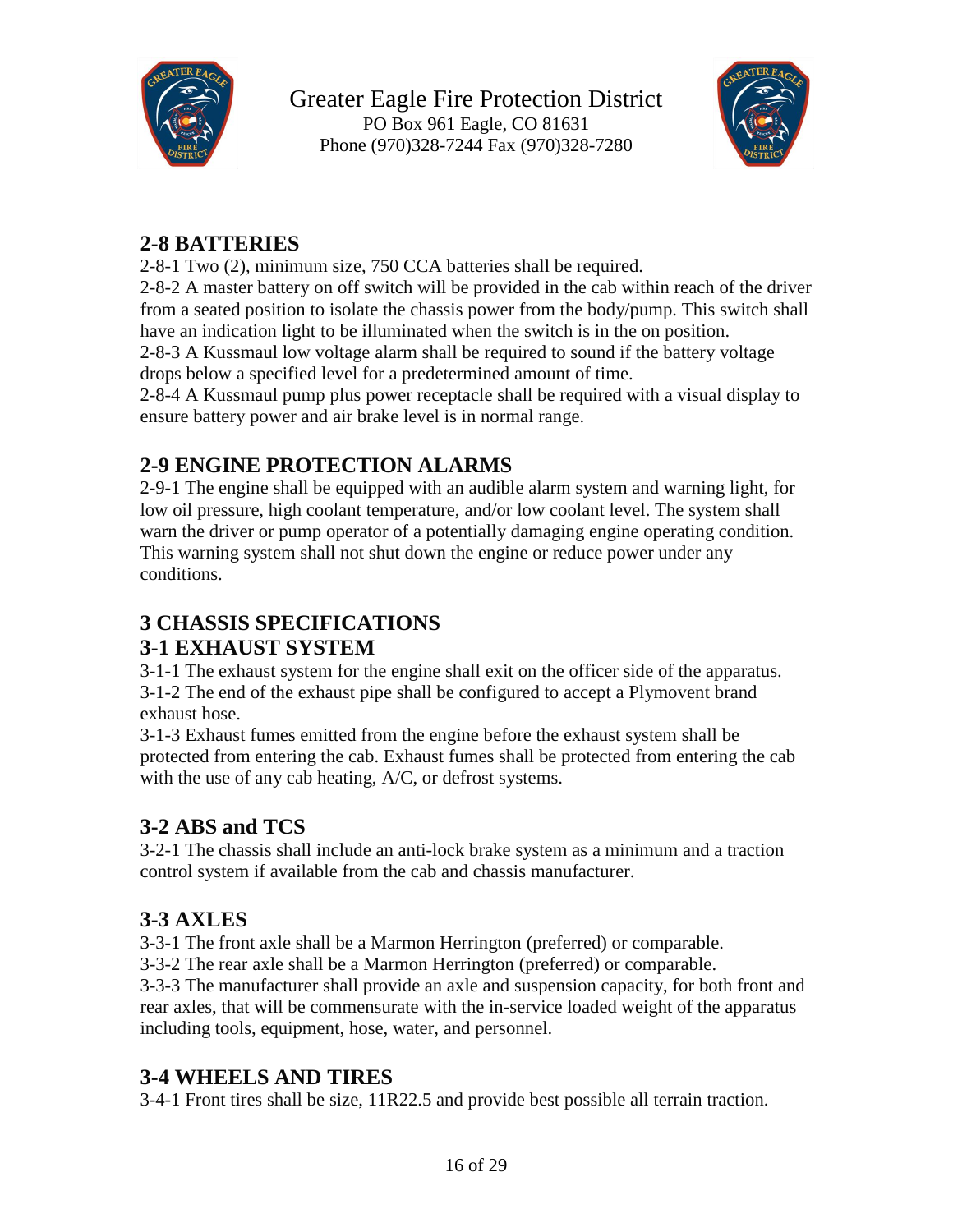



- 3-4-2 Rear tires shall be size, 11R22.5 and provide best possible all terrain traction.
- 3-4-3 Mud flaps shall be required behind the front and rear wheels.
- 3-4-4 The wheels shall be black in color.

### **3-5 FRAME**

3-5-1 The frame rails shall only have holes for mounting of the engine, cab, or body of apparatus.

3-5-2 The frame of the apparatus shall be painted.

3-5-3 Two tow eyes shall be welded or bolted to the frame of the apparatus at the rear of the body. The tow eyes shall be designed and positioned to pull the apparatus weight. 3-5-4 A full description of the proposed frame rails including grade, size, thickness, and tensile strength shall be required with the bid.

#### **3-6 FUEL TANK**

3-6-1 A 50 gallon minimum capacity fuel tank shall be required. Fuel tank is preferred to be as large as possibly available from the cab and chassis manufacturer.

3-6-2 The fuel tank and pump fuel pickup tube shall be configured as to not run the apparatus out of fuel under pumping operations.

#### **3-7 FRONT BUMPER**

3-7-1 The front bumper shall be steel and a reinforced bumper. The color of the bumper shall be black

3-7-2 The front bumper shall have a hose storage tray built in to store 100 feet of 1 ¾ inch structural fire hose. The tray shall also have a means of securing hose in the compartment.

### **3-8 APPARATUS SAFETY SYSTEMS**

3-8-1 The apparatus shall require cab air bags that automatically deploy in the event of a crash.

3-8-2 The apparatus shall require a maximum protection system, in the event of a roll over. All possible air bags from the manufacturer shall be included in the cab and chassis.

#### **4-1 CAB AND SEATING AREA**

#### **EXTERIOR OF CAB CONSTRUCTION REQUIREMENTS**

4-1-1 Cab seating shall be a four (4) person cab. All seats shall be bucket style and contain mechanical suspensions. In the options section, prices for air ride suspensions in all four seats shall be listed.

4-1-2 Cab door windows and locks shall be electric style and controlled at each door as well as at the seated drivers position.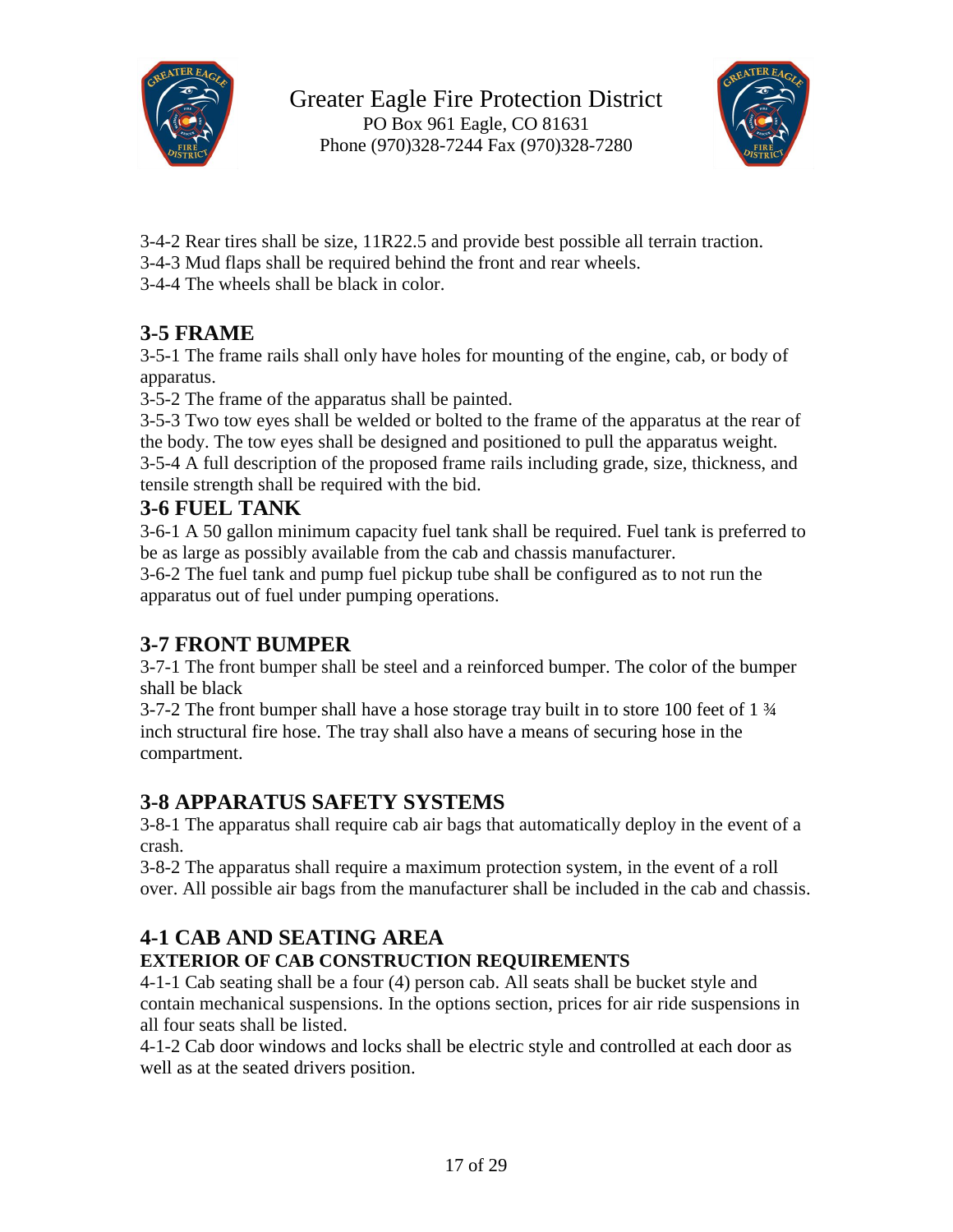



4-1-3 Color of cab shall be 100% white with a blue and red stripe around the cab to match the current GEFPD spec. *Color of blue and red shall be selected at time of preconstruction meeting.*

4-1-4 Grill shall have a painted black finish or chrome finish. Whichever is provided standard by the manufacturer.

4-1-5 A distance from ground to the first step of the cab shall not exceed a height of 22 inches.

4-1-6 Cab doors shall be a heavy duty, full cab height, style with weather stripping.

4-1-7 Windshield wipers shall be designed as per commercial cab & chassis manufacturers standard configuration.

4-1-8 All exterior grab handles shall be constructed of a stainless steel material with a slip resistant machine metal material. *Additional locations may be designated at the preconstruction meeting*

4-1-9 Electronically adjustable side rear view mirrors shall be installed in the cab  $\&$ chassis manufacturer's standard location so as not to obstruct the driver's vision, while driving the apparatus.

#### **4-2 CAB INTERIOR SPECIFICATIONS**

4-2-1 All of the interior shall comply with NFPA 1906 and Federal Safety regulations. The cab and chassis shall have passed all load and impact tests required for compliance certification with United Nations Agreement, *Standard for Protection of Cab Occupants*, Regulation #29.

4-2-2 Cab shall be of the open design and insulated against heat and sound intrusion. The hood shall be insulated on the engine and cab side.

4-2-3 Interior color shall be gray**.**

4-2-4 Flooring material shall be constructed of rugged, easy to hose off, slip resistant material.

4-2-5 Access to either of the rear cab doors shall not be prohibited and shall be of "pass through" design.

#### **4-3 Seating**

4-3-1 A total of four (4) seating positions shall be required including two front seating positions and two rear seating positions. All seating positions shall be bucket seats without SCBA mounts.

4-3-2 Seat belts for all seating positions shall be located so as the occupant can reach the belts from a seated position and not restricted in any way.

4-3-3 All seating positions shall have overhead lights that shall be activated when a cab door opens. The overhead lights shall also be able to be switched on manually for each seating position. The manual switched overhead light shall be selectable between white and red.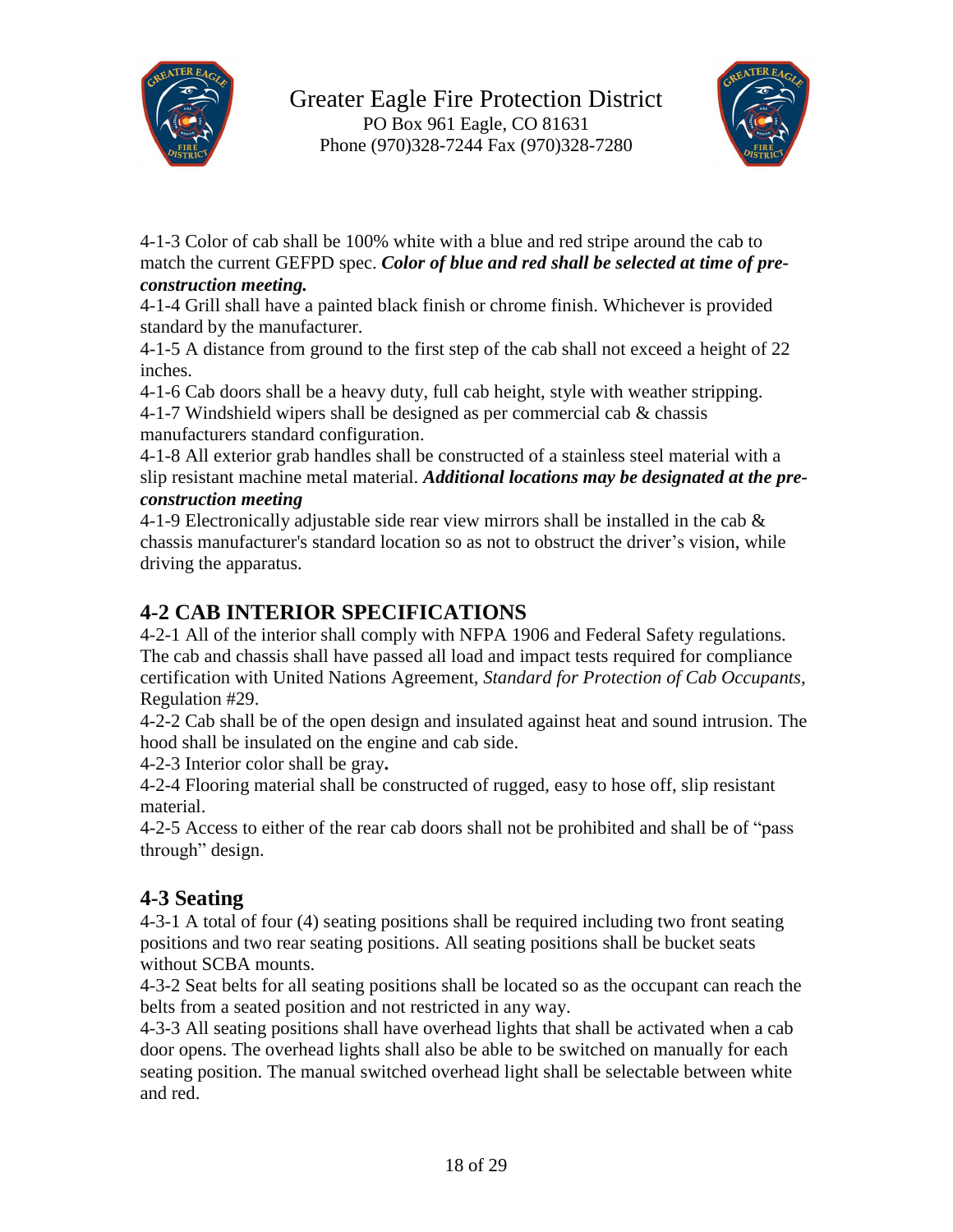



### **4-4 DRIVERS AND OFFICERS CONTROLS**

4-4-1 No buttons, switches, or controls shall be located in a manner, that obstructs the drivers or officers vision when the apparatus is in motion. All buttons, switches, gauges, controls, and screens shall comply with NFPA and federal safety regulations.

4-4-2 All controls, buttons, switches, and gauges shall be illuminated during night time operation of the apparatus with dimming switch controls, unless indicated otherwise.

#### **DRIVER SEATED POSITION**

4-5-1 The following controls, buttons, switches, and gauges shall be required and located in such a manner that the driver may control while seat belted.

4-5-1-1 The 4 wheel drive activation shall be placed so the driver can operate the engagement from a seated and belted position. A light shall be required to indicate when axles are engaged in 4 wheel drive.

4-5-1-2 The following instrument gauges shall be required and illuminated. All gauges shall be clearly marked with the following:

1- Oil Pressure

1- Battery Level

1- Tachometer

1- Speedometer

1- Grouped indicators of turn signals, battery, ignition, bright lights, and other required indicators

1- Engine temperature

1- Transmission temperature

1- Fuel level

4-5-1-3 All gauges shall have an audible alert and visual light indicating when there is a problem.

4-5-1-4 All emergency light switches shall be located next to the driver. All emergency light switches shall be illuminated and clearly marked. An Emergency Master switch shall be located to the left of all emergency light switches.

4-5-1-5 A load manager switch, if required, shall be located with the emergency light cluster.

4-5-1-6 A Whelen siren control model 295SLSA1 control box shall be required. Location of siren control box shall be in the center console, so that the driver or officer seat may control the siren.

4-5-1-7 Siren shall be wired for control by activating the emergency master (EM) switch. 4-5-1-8 A Whelen SA315P speaker shall be recessed into the bumper and connected to the VHF radios as well as the siren. If possible it shall also be wired into the 800 radio. 4-5-1-9 Steering wheel shall have controls for 4-way flashers, turn signals, bright lights, and horn.

4-5-1-10 An in cab heating, A/C, and defrost system shall be required, including multiple directional vents for defrost and heating. Controls shall have illustrations showing heat-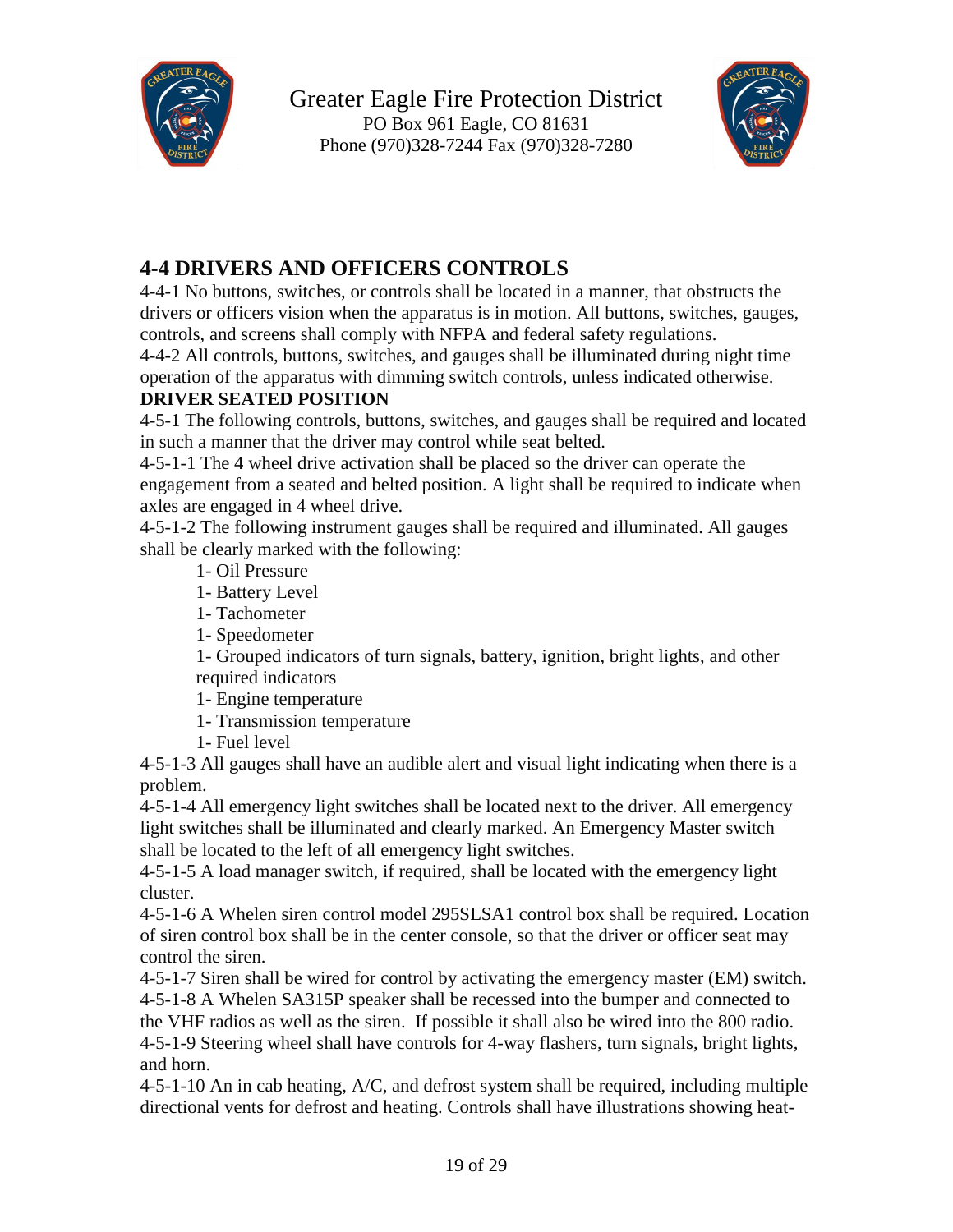



A/C towards the cab, defrost, upper and lower forward vents, lower vents. Defrost shall be directed towards front windshield, drivers window, and officers window.

4-5-1-11 An adjustable cold/hot temperature control shall be required next to heat selector switch.

4-5-1-12 An AM/FM/Aux./Bluetooth player with front and rear seating area speakers shall be required. An exterior antenna shall be provided for the radio.

4-5-1-13 When heater, A/C, or recirculation is on, **no engine exhaust fumes** shall enter cab.

4-5-1-14 Controls for the forward heat system shall be located in the center that allows the driver or officer to control these.

4-5-1-15 Three (3) radio interface cables shall be required. One (1) for the GEFPD 800 radio and two (2) VHF radio systems. Cables shall be active when the ignition switch is on. Radios and antennas shall be provided by GEFPD for installation by manufacturer. The radios shall be mounted in an area so the driver and officer can access the radios. In addition to the interface cables, a cell phone booster shall be required to be mounted in the cab console area. The booster will be provided by the buyer.

4-5-1-16 An NFPA, "door ajar" LED flashing light shall be located front, center, and angled above the visor area. Light shall not have a switch or be obstructed in any manner, that is visible to driver/officer seats at all times. This light shall indicate when a cab or compartment door is not secured.

4-5-1-17 A single switch to control both driver and officer side apparatus mirrors shall be required within reach of the driver.

4-5-1-18 A flip down sun visor shall be required the length of glass for the driver seat. 4-5-1-19 A flip down sun visor shall be required the length of glass for the officer seat.

*All final switch locations shall be decided at the pre-construction meeting due to different manufacturer options. Locations in this document are for general guidelines only. Additional switches may be added.*

#### **4-7 ADDITIONAL REQUIREMENTS FOR THE CAB**

4-7-1 There shall be four (4) stereo speakers minimum or quantity and configuration as supplied as standard equipment from the cab  $\&$  chassis manufacturer. Two (2) in the front passenger area and two (2) in the rear passenger area.

4-7-2 A cab diagram and layout of all buttons, gauges, instruments, and controls, shall be required for GEFPD to review prior to construction of the interior of cab.

4-7-3 Two (2) 2A USB style charging outlets shall be required for each seating position located within seated and belted positions

4-7-4 One (1) cup holder shall be installed for each seating position.

### **5-1 BODY SPECIFICATIONS**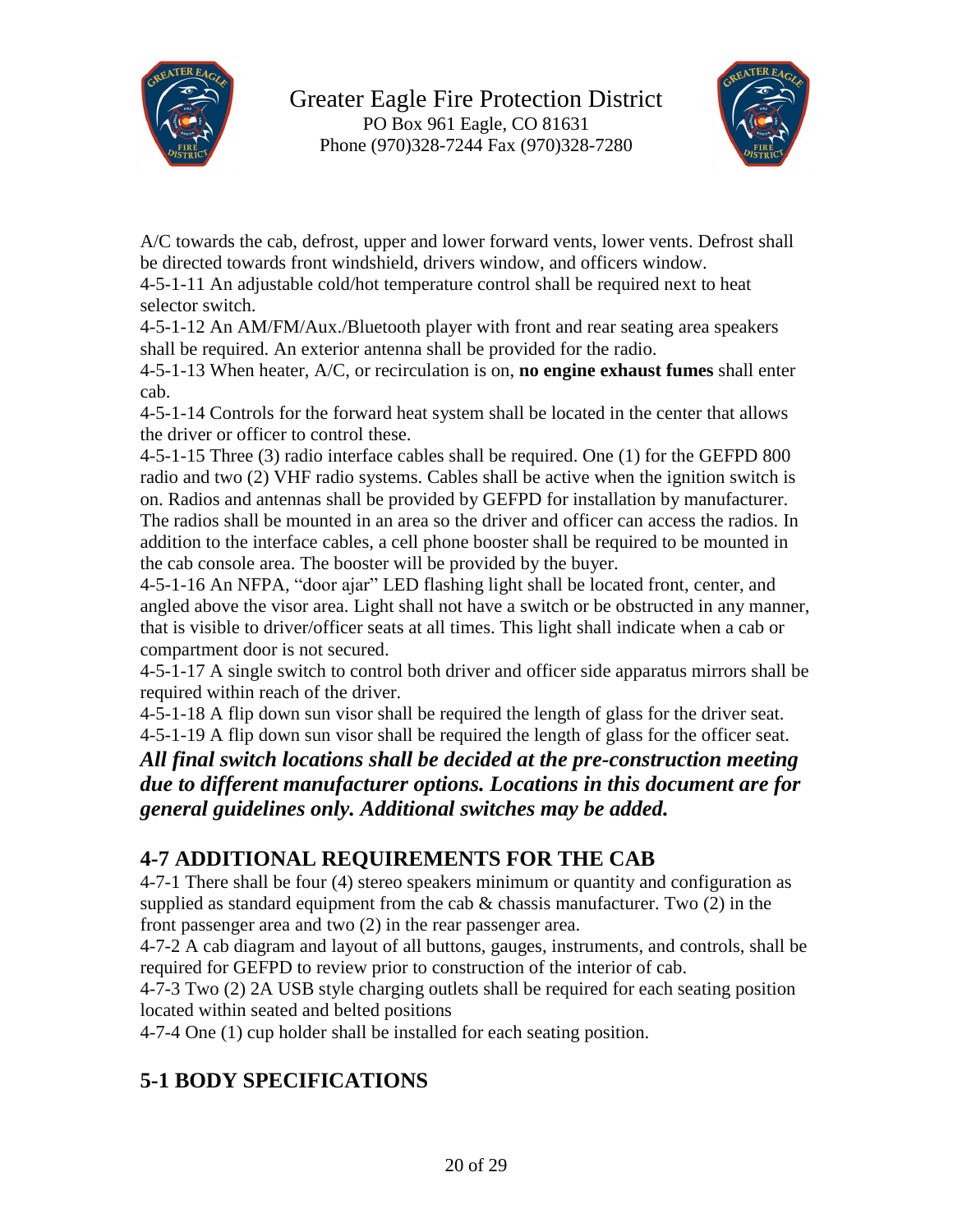



5-1-1 The body of the apparatus shall be a custom style body with swinging panel style compartment doors and a rear mount pump. All compartment doors shall be capable of being locked. It is the intent of the GEFPD to accept an apparatus of aluminum or stainless-steel body construction only. Compartments shall be designed for full depth and full height to allow for maximum compartment space and shall include rubber seals to minimize weather/water/dust infiltration. All compartments shall be equipped with locks that will be keyed alike. Body shall be designed to hold a poly tank with a capacity of 500 gallons of water.

5-1-2 A full description including grade, thickness, and tensile strength of the proposed material for body construction shall be included with the bid.

5-1-3. A description of all compartment height, length, depth, and capacity shall be included with bid.

5-1-4 Color of body and cab shall match current GEFPD specifications.

5-1-5 All exterior steps from ground to body, shall be constructed of aluminum or stainless steel material, and with a slip resistant surface.

5-1-6 Compartment latches, if required, shall be constructed of polished stainless steel material and be lockable.

5-1-7 All grab handles and fold down step(s) shall be constructed of a stainless steel material with a slip resistant or machined metal material and placed in the required NFPA locations. **Additional locations may be designated at the pre-construction meeting** 5-1-8 There shall be a ventilated fuel compartment similar to the Forest Service design located on the body of the apparatus.

5-1-9 Two (2) Zico wheel chocks shall be required. Two (2) Zico wheel chock mounting brackets shall be required. Location shall be on the driver side.

5-1-10 All compartment doors that are accessed from the ground and are hard to reach shall have grab straps so the compartment can easily be shut.

5-1-11 All compartments shall have a minimum of two (2) shelves in each compartment that does not house equipment for the pump or foam system.

5-1-12 All compartments shall have Uni-Strut mounting channels for adjustable shelving as well at decking material for ventilation.

#### **Rear of Apparatus Specifications**

5-2-1 The rear compartment shall require an upward swinging panel style door.

5-2-2 Compartment(s) designed for ground ladders and hard suction shall be required. Storage shall be for one (1) aluminum 16 foot (or as large as possible) ground ladder and two (2) 10 foot sections of hard suction. Height and location shall be designed for easy removal and replacement of the defined equipment, design shall take into consideration the average height of a fire fighter being 5 foot 7 inch tall. Compartment(s) shall have a door(s) constructed of polished aluminum tread plate or similar to body door style. *Verification of location and sizes shall be confirmed at pre-construction meeting.*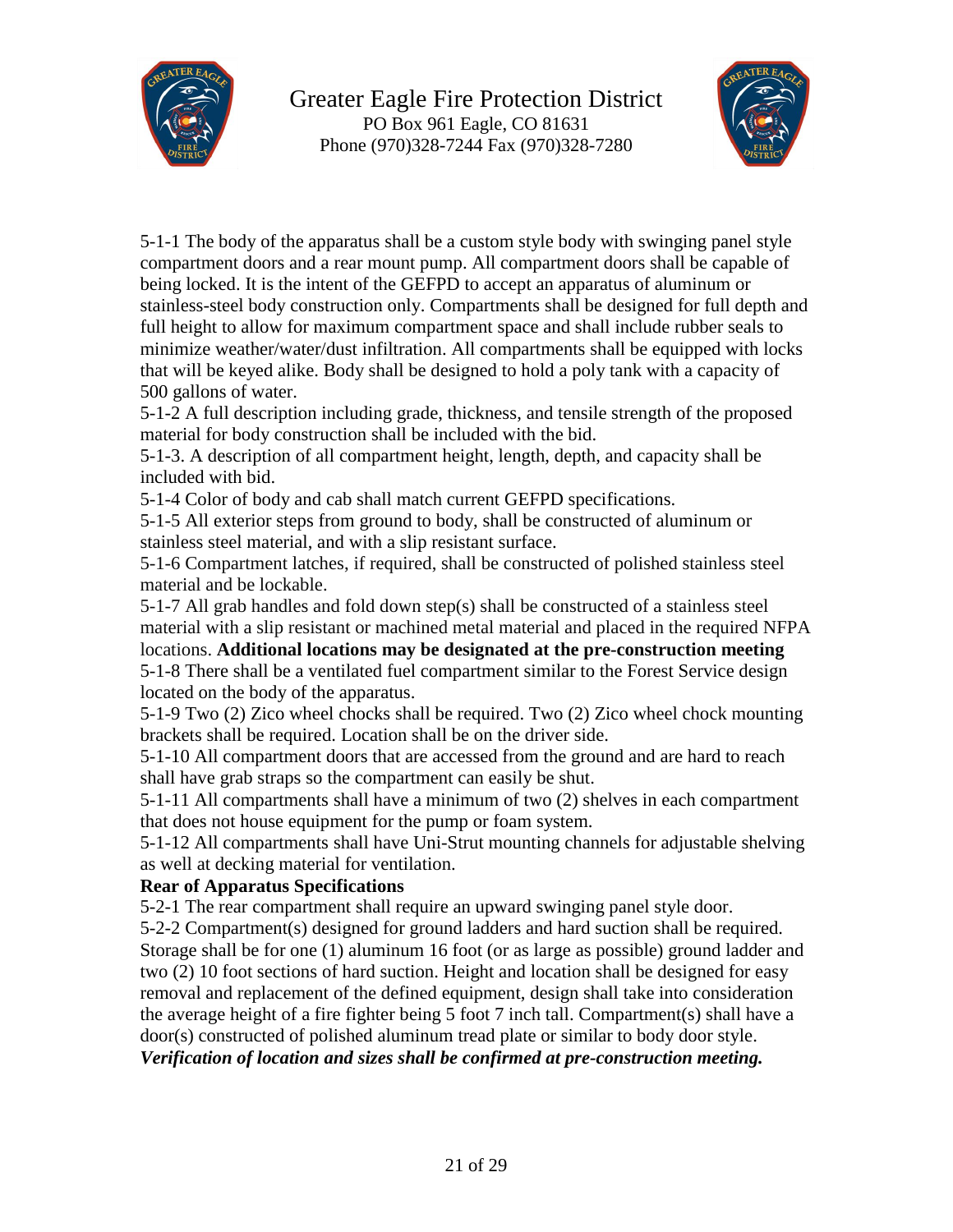



5-2-3 A camper/RV style ladder shall be required to access the top of the body. Location of ladder shall be on the rear driver side. The ladder shall be capable of holding 300 lbs. minimum.

5-2-4 The rear of the apparatus shall require two (2) foldable i-zone hose hangers. **Supply Hose Storage Specification**

5-3-1 The top of the body shall be configured to store fire hose of the following quantity and in the specified arrangement in section 5-3-2.

5-3-2 A hose bed of sufficient size shall be required to store a minimum of 500 feet of 2.5 inch structural fire hose and a minimum of 400 feet of pre-connected 1 ¾ inch structural fire hose. This hose bed will deploy the hose directly to the rear of the apparatus and will not utilize a chute or restricted passageway. Hose storage shall be designed for: 2.5 inch on the officer side and the 1.5 inch pre-connect on the driver side.

5-3-3 A polished aluminum tread plate hose bed cover shall be required. Design shall be configured for deployment of hose without raising lids. Covers shall have a strut/shock design, handles, and lock mechanisms for easy operation, for one person, when opening or closing.

5-3-4 The rear of the hosebed shall have a retention system to keep the hose from coming out of the hosebed while the apparatus is in motion. The system shall be able to be secured with bungee cord or buckles. Snap style closures will not be acceptable.

#### **6-1 PUMP, TANKS, AND FOAM SYSTEM SPECIFICATIONS**

6-1-1 The fire pump shall be rear controlled, 500 GPM and 250 PSI minimum, pump designed to operate off of the apparatus fuel supply.

6-1-2 The Apparatus shall be capable of pump and roll operations.

6-1-3 Plumbing fittings that isolate vibration, allow for chassis flexing, or if couplings are required for servicing shall be left unpainted.

6-1-4 Bronze impeller and wear rings shall be required.

6-1-5 All apparatus plumbing shall be constructed of stainless steel for corrosion protection.

6-1-6 An electric primer shall be required.

6-1-7 A pump drain shall be required.

#### **Intake and Discharge Size Specifications**

6-1-8 All discharges and intakes shall terminate in male NH thread pattern unless otherwise stated.

6-1-9 The apparatus shall have one (1) manually operated pump intake and one (1) manually operated 2.5 inch female NH direct tank fill inlet.

6-1-10 An external open/closed ball valve with strainer and polished chrome cap and lanyard shall be installed on the intakes.

6-1-11 The height location of the intakes shall be accessible from ground level.

**Pump Discharges with Ball Valves**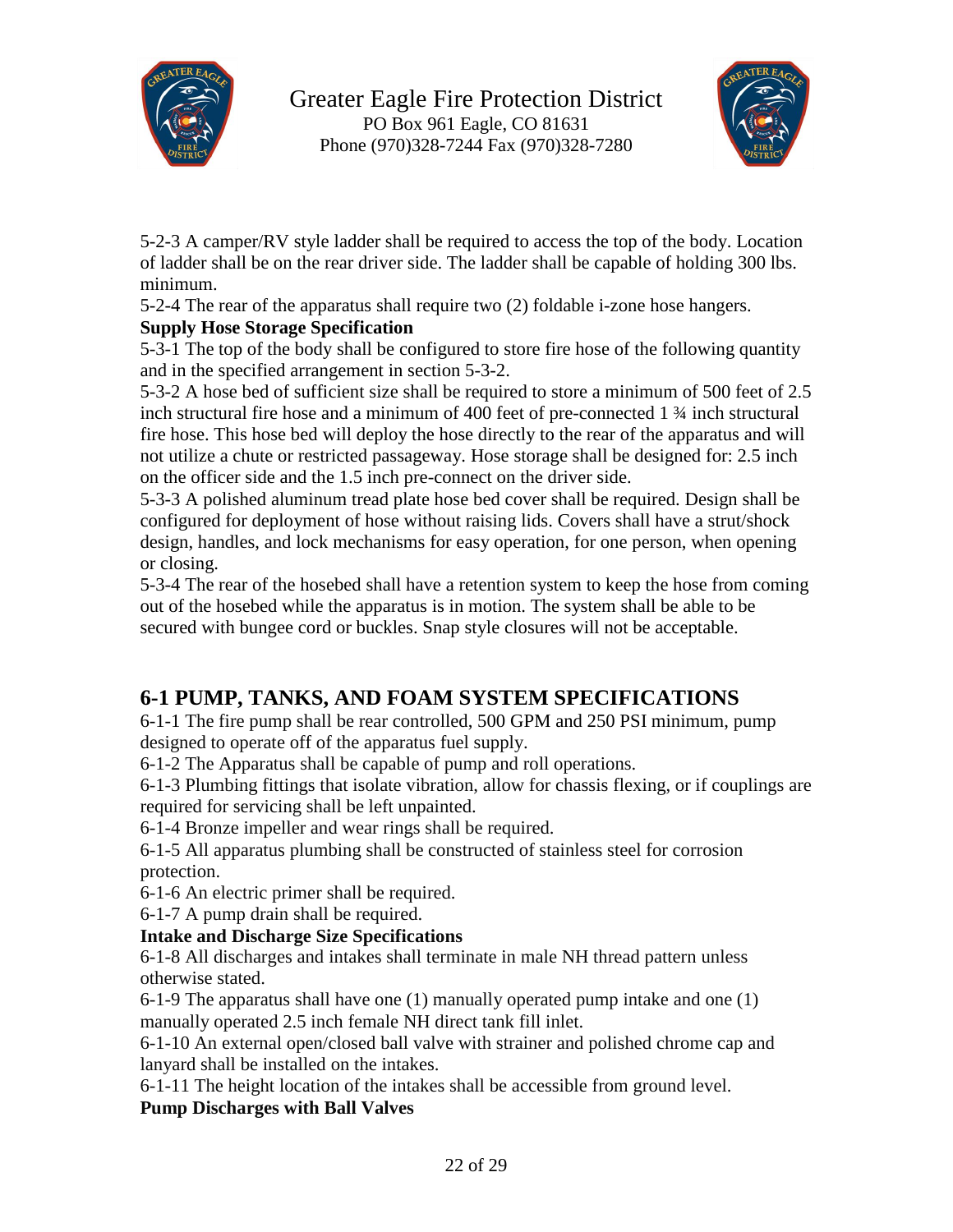



6-1-12 One (1) 2.5 inch discharge shall be located at the rear pump panel area terminating in male NH threads.

6-1-13 One (1) 1.5 inch discharge shall be located at the front bumper of the apparatus. The discharge shall terminate in male NH threads.

6-1-14 One (1) 1.5 inch discharge shall be located at the pump panel of the apparatus. The discharges shall terminate in male NH threads.

6-1-15 One (1) 1 inch discharge plumbed to a pre-connected booster line reel terminating in male NPSH threads. The booster reel shall be a Hannay painted steel hose reel with electric rewind and back up manual crank rewind capable of holding 100' of Reel-Lite booster hose. This reel shall be located at the rear of the apparatus and shall be contained in a compartment.

6-1-16 One (1) 1 inch discharge shall be located at the pump panel area terminating in male NPSH threads.

6-1-17 One (1) 1.5 inch discharge shall be located at the front of the hose bed of the apparatus that will serve as a pre-connect. The discharges shall terminate in male NH threads.

#### **Pump Operators Panel**

6-2-1 A shop drawing illustrating the pump operator controls, heights, and locations shall be required prior to construction.

6-2-2 All valves, turn wheels, controls, and switches shall be installed, so that they do not obstruct or inhibit other valves, controls, and switches, when in the fully open/closed position or in the on/off position. Valve controls shall be installed so they operate in an upward and downward or inward and outward motion. Valves and controls shall operate in a smooth transition/motion.

6-2-3 A master intake and discharge compound gauge shall be required.

6-2-4 An independent location for tank to pump and tank fill shall be required.

6-2-5 A tank level indicator indicating water level shall be required and only activate when the pump is engaged.

6-2-6 A tank level indicator indicating foam level is preferred at the pump panel.

#### **Water Tank Capacity and Foam System**

6-3-1 A poly constructed water tank shall be required to hold a **minimum** of 500 gallons. The supply line to pump shall be adequately sized to deliver water at minimum flow rate required for the pump specified.

6-3-2 A Class A foam system shall be required. System controls shall be clearly marked and located on the pump operator panel.

6-3-2-1 A poly construction foam tank shall be constructed to hold a **minimum** of 30 gallons of Class A foam.

6-3-2-2 Foam system shall be capable of treating water into a foam solution of at least 150 GPM.

6-3-2-3 All discharges shall be capable of flowing foam.

6-3-2-4 Foam tank shall require an exterior drain valve.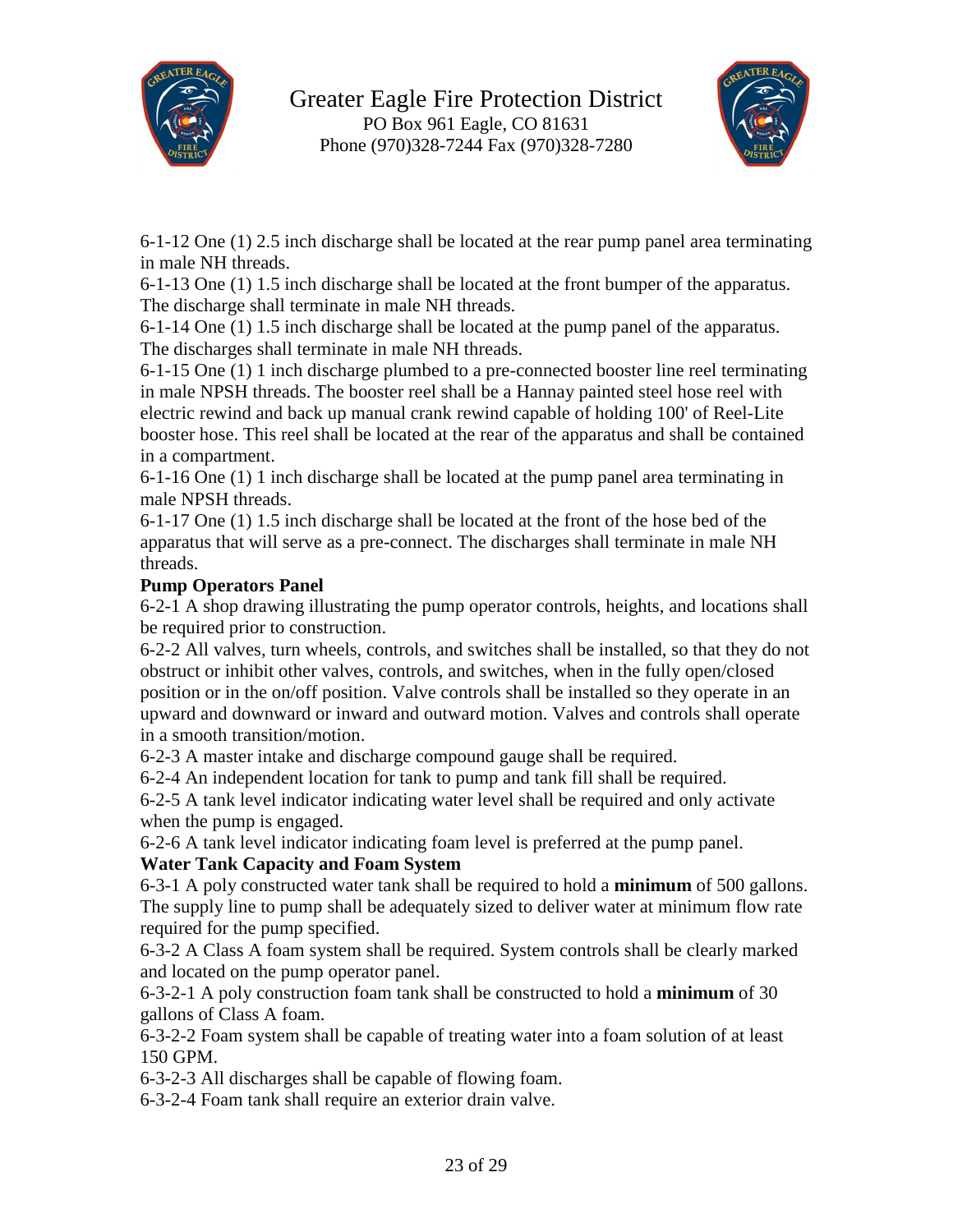



### **7-1 APPARATUS LIGHTS**

7-1-1 All apparatus lights shall be LED style. All emergency lights shall be colored LED's with clear lenses. Driving and Emergency lights shall meet or exceed NFPA, Federal, State, and Local requirements.

7-1-2 All lights, **unless specified**, shall be wired to the (EM) switch. Light types and locations shall be the following:

#### **Roof**

7-1-2-1 A Whelen JE2NFPA 56 inch light bar shall be required on cab roof.

#### **Front Warning Lights**

7-1-2-2 Two (2) Whelen LINZ6 warning light shall be provided on the front of the cab of the apparatus. One (1) light shall be required on the drivers side and One (1) light shall be required on the officers side. The lights shall be red with clear lenses.

#### **Intersection Warning Lights**

7-1-2-3 Two (2) Whelen LINZ6 warning light shall be provided on the side of the apparatus at the leading corner of the apparatus. One (1) light shall be required on the drivers side and One (1) light shall be required on the officers side. The lights shall be red with clear lenses.

#### **Mid Body Warning Lights**

7-1-2-4 Two (2) Whelen LINZ6 warning light shall be provided on the side of the apparatus at middle area of the apparatus on the body. One (1) light shall be required on the drivers side and One (1) light shall be required on the officers side. The lights shall be red with clear lenses.

#### **Rear Lower Warning Lights**

7-1-2-5 Two (2) Whelen LINZ6 warning light shall be provided on the rear of the apparatus at the outter most part of the body. One (1) light shall be required on the drivers side and One (1) light shall be required on the officers side. The lights shall be red with clear lenses.

#### **Rear Upper Warning Lights**

7-1-2-6 Two (2) Whelen LINZ6 warning light shall be provided on the rear of the apparatus at the upper most part of the body. One (1) light shall be required on the drivers side and One (1) light shall be required on the officers side. The lights shall be red with clear lenses.

#### **Pump Operators Area**

7-1-2-7 There shall be one (1) Whelen PCH1 12 Volt scene light required at the pump operators area for nighttime operations.

7-1-2-8 The switch for the scene light shall be controlled from the pump area so that the operator can control the switch as well as from in the cab in backing situations **Perimeter Lights**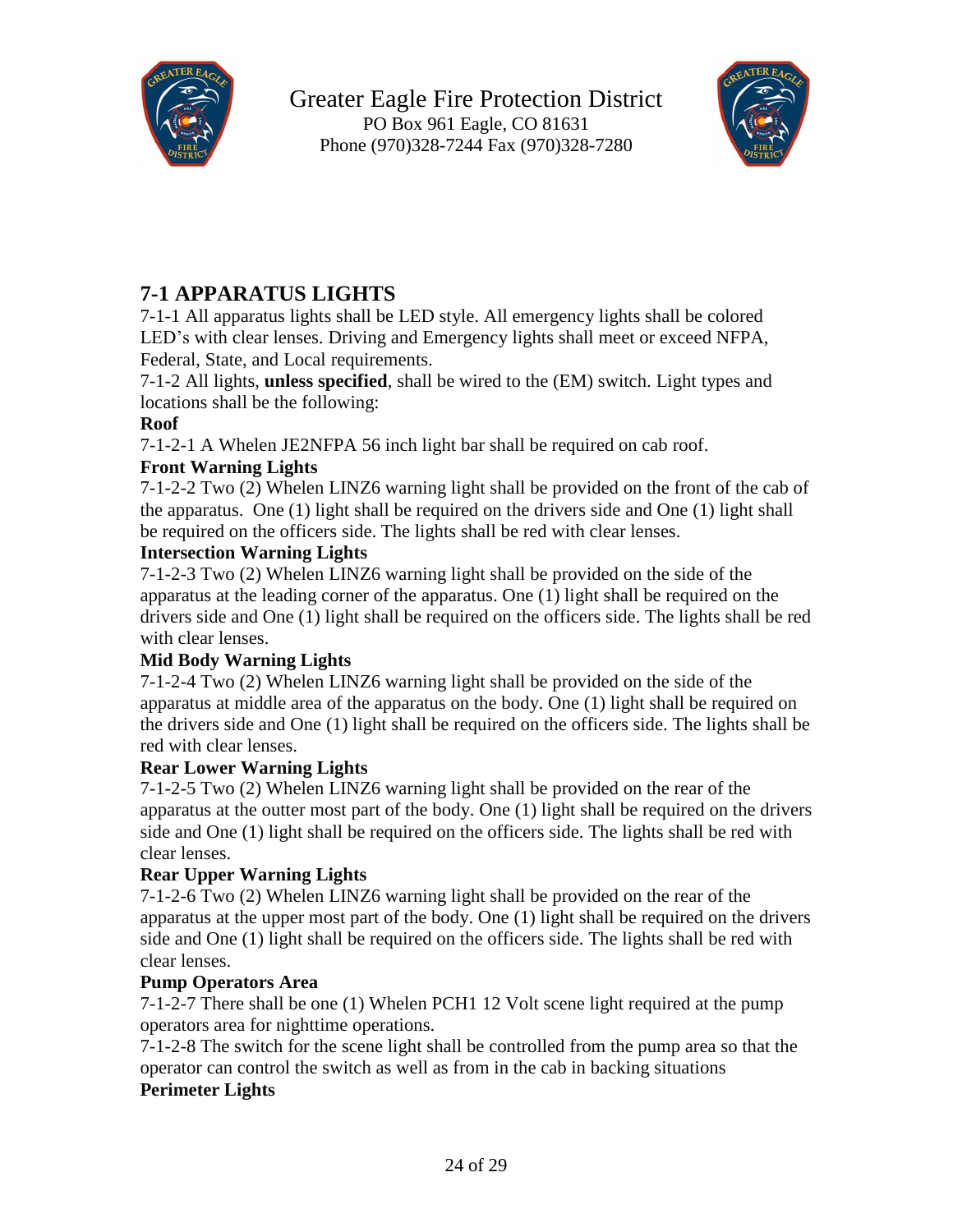



7-1-2-9 There shall be ground lights provided on all sides of the apparatus for nighttime operations.

7-1-2-10 All perimeter ground lights shall be LED. Lights shall be programmed to illuminate when the apparatus has been shifted to park and the emergency brake is applied.

7-1-2-11 Two (2) Whelen PCH1 12 Volt scene lights shall be required. One on each side of the apparatus. These lights shall be controlled from in the cab and clearly marked. **Compartment Lighting**

7-1-2-12 All compartments except the vented flammable storage compartment shall require LED lighting when opened. Lights shall be made active by a switch once door is ajar.

7-1-2-13 All/any additional, required exterior step/panel lights shall be LED. Lights shall be wired into one (1) switch Activated by the parking brake being applied in park.

#### **Off Road Lighting**

7-1-2-14 One (1) 24" LED "off road" style light bar shall be recessed in the front bumper. This light shall be controlled in the cab area by a switch within the drivers reach. 7-1-2-15 Two (2) 4" LED "off road" style lights shall be recessed in the front bumper at a 45° outward angle. These lights shall be controlled in the cab area by a switch within the drivers reach.

7-1-2-16 All "off road" style lighting in sections 7-1-2-14 and 7-1-2-15 may be activated by a single switch.

#### **8-1 LETTERING, STRIPING, AND DECALS**

8-1-1 The blue and red retro reflective NFPA 3 M Scotchlite ™ or Reflexite™ materials shall be required around the cab. The color of blue and red shall match that of the current GEFPD specs.

8-1-2 Two (2) Eagle Fire Logo's shall be required. Logo colors and sizes shall match existing logo colors and sizes in use by GEFPD. Logo shall be made of material to prevent tearing, fading, chipping, or scratching. *Location of Logo shall be determined at time of pre-construction meeting.*

8-1-3 GEFPD shall have the Copy Rights to logo.

8-1-4 The blue and red strip shall be cut around logo.

8-1-5 Two (2) eight inch **Engine 932** decals shall be required. Letters shall be similar material to logo and have an outline and shade. Letters shall be located on front fender on the side of the cab on the officer and driver side above the front tires.

8-1-6 The rear of the apparatus shall require a reflective chevron on a flat surface alternating between red and flourecent yellow-green to meet NFPA 1901 guidelines to the extent possible.

8-1-7 The apparatus shall also have the following decals consistent with current GEFPD specs: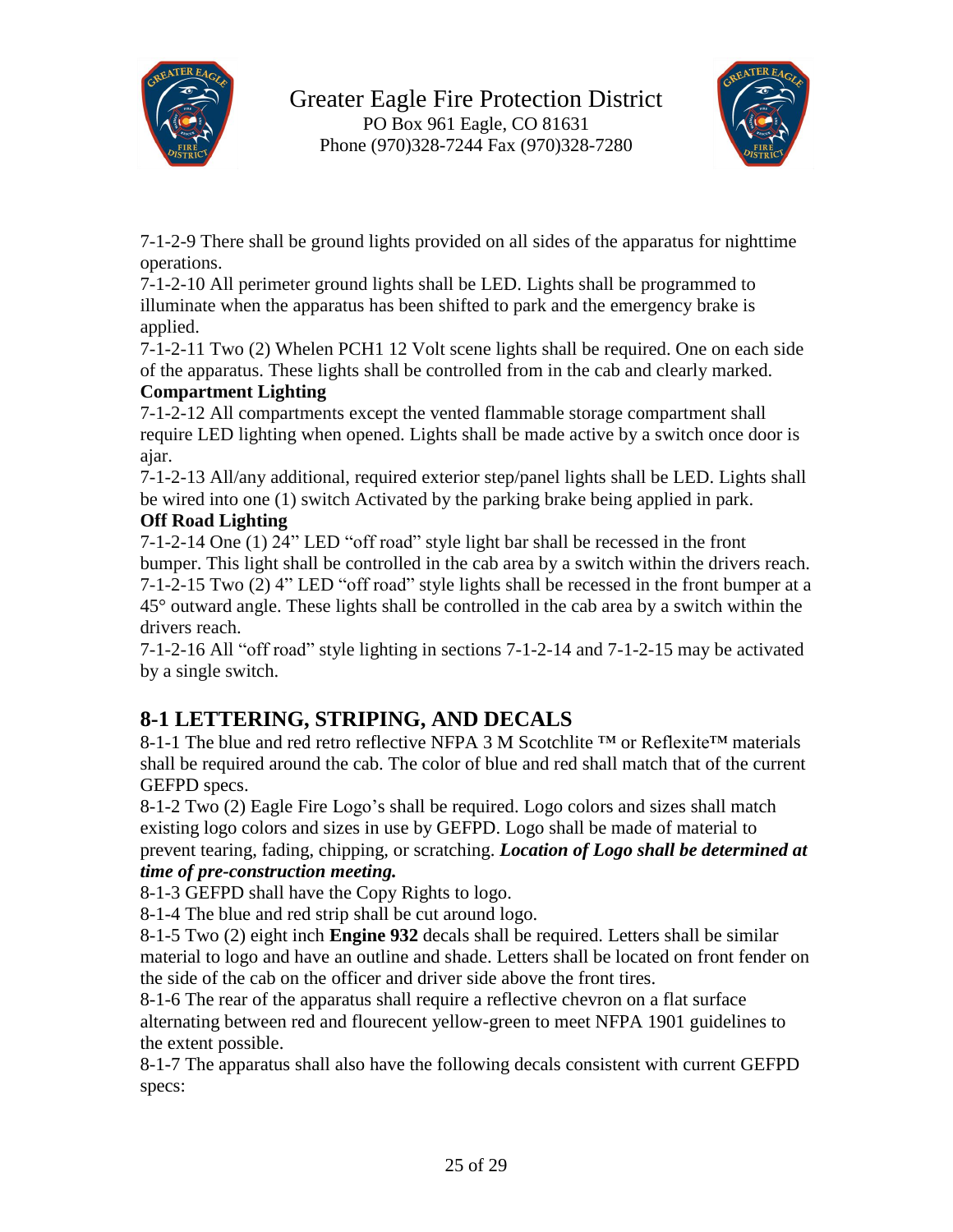



- Unit number of the roof of the cab of the apparatus a minimum of 18" in height, but as large as possible without obstruction by the lightbar. This number shall be black in color.
- "Proudly Serving Since 1924" on the rear cab doors.
- "Greater Eagle" on the front brow.
- GEFPD Unit number on the front bumper.
- Federal Unit Identifier Number on the front bumper and rear of the vehicle.

*All lettering, striping, and decal specifications shall be determined during the preconstruction meeting. Pictures and exact measurements will depend on size of apparatus areas to be applied.*

### **9-1 APPARATUS MANUALS and TRAINING**

#### **Manuals**

9-1-1 Two (2) Operators manuals and/or two (2) electronic format manuals shall be required.

9-1-2 Two (2) Maintenance manuals and/or two (2) electronic format manuals shall be required.

9-1-3 Two (2) Pump Operators manuals and/or two (2) electronic format manuals shall be required.

9-1-4 Two (2) Foam System Operators manuals and/or two (2) electronic format manuals shall be required.

#### **Training**

9-2-1 There shall be a scheduled training at final delivery in Eagle, CO on the apparatus foam system.

9-2-2 There shall be a scheduled training with a manufacturer representative for the operation of the apparatus when apparatus is delivered to GEFPD.

#### **THE ABOVE DESCRIBED APPARATUS SPECIFICATIONS AND SHOP DRAWING SHALL BE INCLUDED IN THE BID PACKAGE**

#### **10-1 OPTIONS**

The bid shall include a separate section labeled "Options". A detailed price and information for the all the options listed below shall be listed on the pricing schedule. 10-1-1 5 year extended basic apparatus warranty available from the bidder.

10-1-2 A performance bond in the amount of one hundred percent (100%) of the bid to be furnished by the successful bidder within thirty (30) days after receiving a copy of the signed purchase agreement.

10-1-3 Upgrade all seats to air ride suspensions.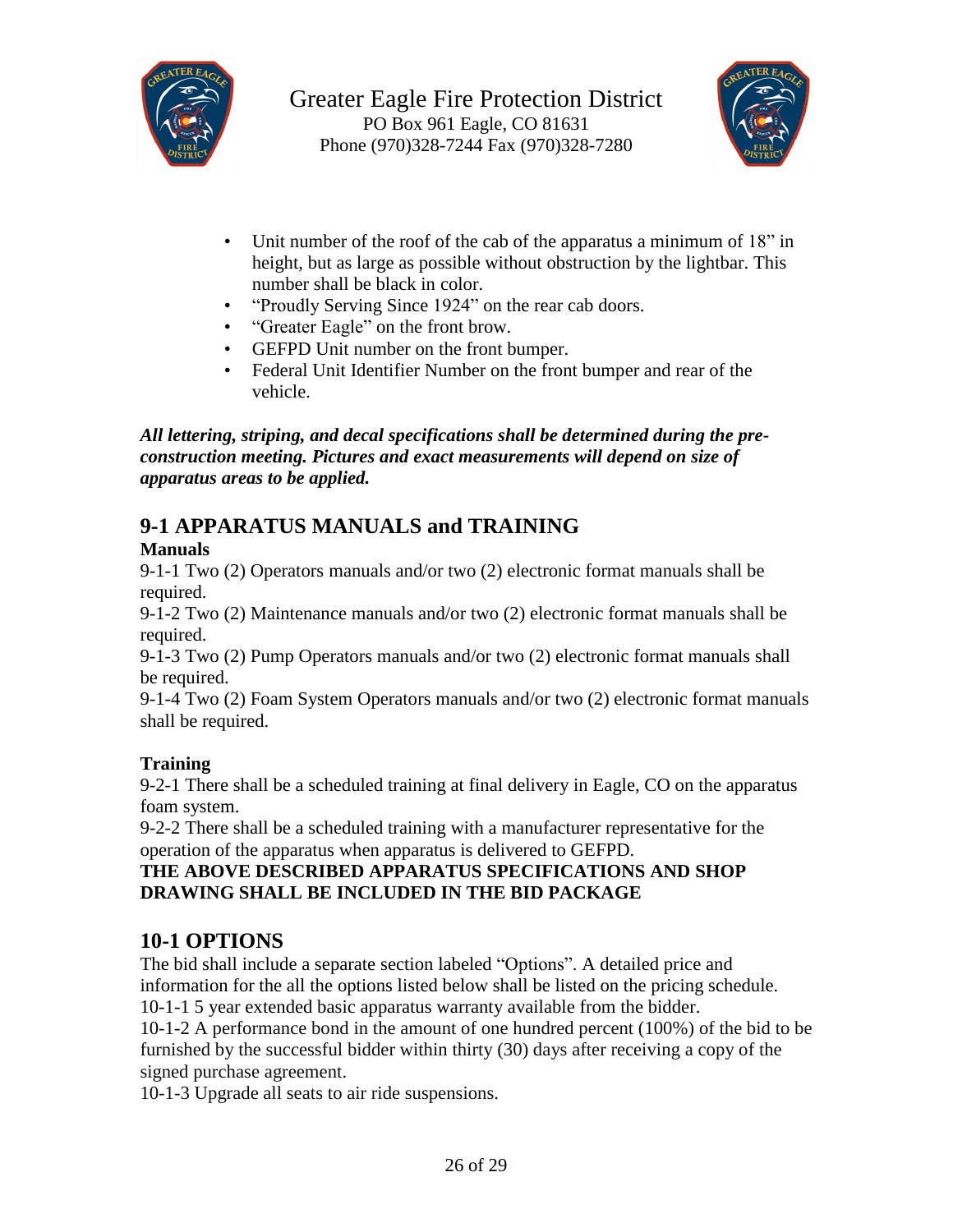



### **PRICING SCHEDULE**

4x4 Custom Type 3 Brush Truck BIDDER'S NAME: ADDRESS: PHONE: BID QUANTITY ONE (1) EACH BID AMOUNT, Type III Apparatus: (Numeral price) (Written price) Option 10-1-1, Warranty Upgrade: (Numeral price) (Written price) Option 10-1-2, Performance Bond (Numeral price) (Written price) Option 10-1-3, Air ride seat suspensions (Numeral price) (Written price)

MAKE AND MODEL OF ITEM BID: DELIVERY OF EQUIPMENT NOT LATER THAN: SIGNATURE: PRINT NAME: TITLE: DATE: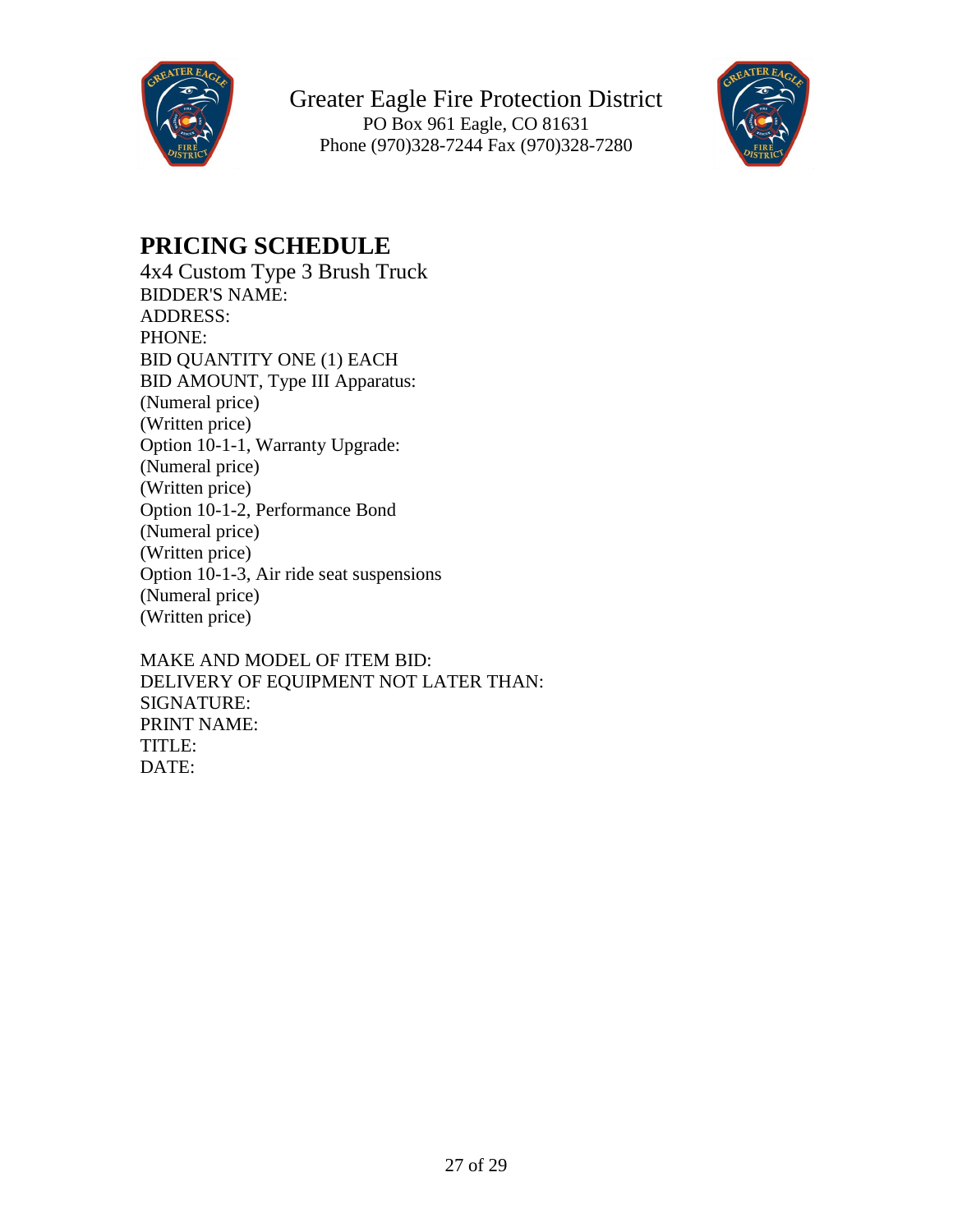



#### **11-1 PURCHASE AGREEMENT FORM SUPPLY PROCUREMENT AGREEMENT**

THIS AGREEMENT, made and entered into this \_\_\_\_\_ day of \_\_\_\_\_\_\_\_\_, 2019, by and between the Greater Eagle Fire Protection District, hereinafter referred to as the "District" and and and  $\blacksquare$ , hereinafter referred to as the "Vendor."

WHEREAS, the District wishes to purchase hereinafter called \_\_\_\_\_\_\_\_\_\_\_\_\_\_\_\_\_\_\_\_\_\_\_, in accordance with the terms and conditions outlined in the

Contract Documents and any associated Specifications, and Vendor wishes to sell said \_\_\_\_\_\_\_\_\_\_\_\_\_\_\_\_\_\_\_ to the District as specified in its Bid.

NOW, THEREFORE, the District and the Vendor, for the considerations hereinafter set forth, agree as follows:

1. Purchase. The Vendor agrees to sell and the District agrees to purchase \_\_\_\_\_\_\_\_\_\_\_\_ as described in the Contract Documents and more specifically in the Vendor's Bid for the

sum of  $\frac{1}{2}$ 

2. Delivery. Shall be delivered to Greater Eagle Fire Protection District, 425 E. Third St. Eagle, Colorado. Any charges for delivery shall be included in the base bid amount.

3. Contract Documents. This Agreement shall include all Contract Documents as the same are listed in the Invitation to Bid and said Contract Documents are hereby made a part of this Agreement as if fully set out at length herein.

4. Warranties. (See Warranty section of Bid Specifications contained in the Contract Documents.)

5. Successors and Assigns. This Agreement and all of the covenants herein shall inure to the benefit of and be binding upon the District and the Vendor respectively and their agents, representatives, employees, successors, assigns, and legal representatives. Neither the District nor the Vendor shall have the right to assign, transfer, or sublet its interest or obligations hereunder without the written consent of the other party.

6. Third Parties. This Agreement does not and shall not be deemed or construed to confer upon or grant to any third party or parties, except to parties to whom the District or the Vendor may assign this Agreement in accordance with the specific written permission, any rights to claim damages or to bring any suit, action, or other proceeding against either the District or the Vendor because of any breach hereof or because of any of the terms, covenants, agreements, or conditions herein contained.

7. Waivers. No waiver of default by either party of any of the terms, covenants or conditions herein to be performed, kept, and observed by the other party shall be construed, or operate as, a waiver of any subsequent default of any of the terms, covenants, or conditions herein contained, to be performed, kept, and observed by the other party.

8. Termination. The sale contemplated by this Agreement may be canceled by the District prior to acceptance by the District whenever for any reason and in its sole discretion the District shall determine that such cancellation is in its best interests and convenience.